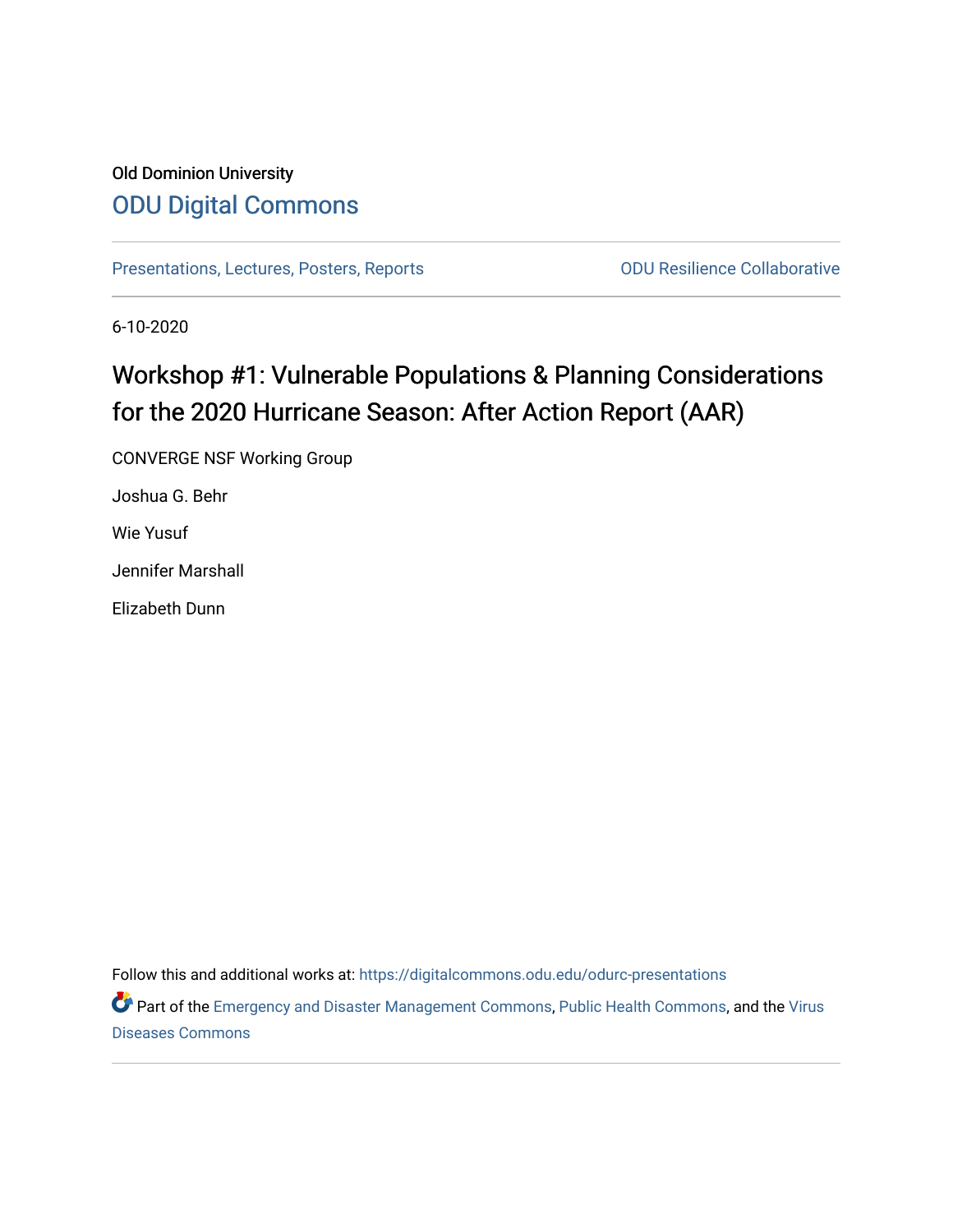# **Workshop #1: Vulnerable Populations & Planning Considerations for the 2020 Hurricane Season**

After-Action Report (AAR)

May-June 2020

Prepared by:

University of South Florida Old Dominion University

10 June 2020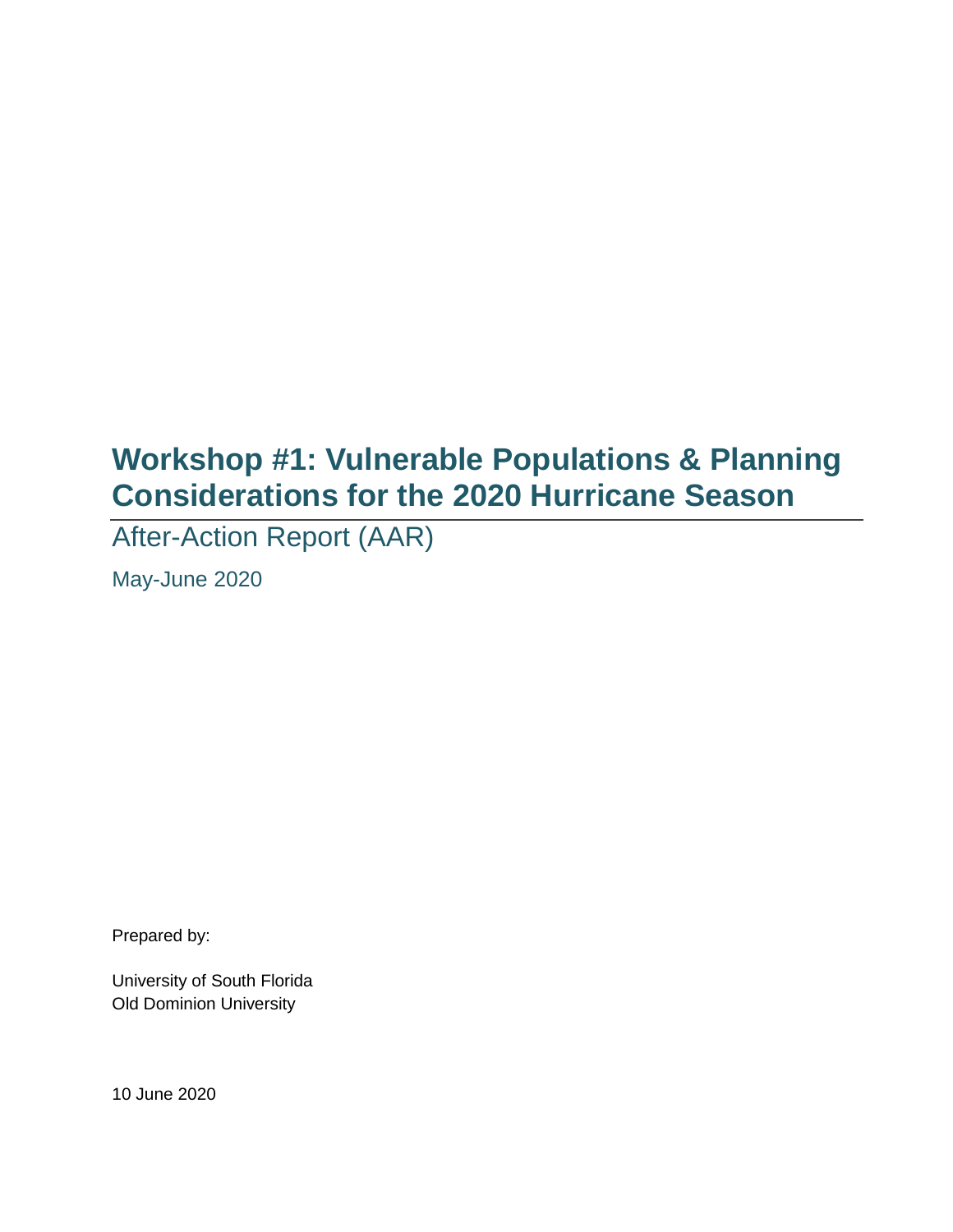# **WORKSHOP #1 OVERVIEW**

| <b>Workshop Name</b>                         | Vulnerable Populations and Planning Considerations                                                                                                                            |  |
|----------------------------------------------|-------------------------------------------------------------------------------------------------------------------------------------------------------------------------------|--|
| <b>Workshop Dates</b>                        | Wednesday, May 27, 2020                                                                                                                                                       |  |
| <b>Scope</b>                                 | Workshop conducted virtually through Zoom breakout sessions and<br>asynchronously through Zeetings: www.zeetings.com/wieyusuf/0009-<br>9601-0001                              |  |
| <b>Objectives</b>                            | Discuss disaster preparation and define vulnerable populations in the<br>context of a compound hurricane-pandemic threat.                                                     |  |
| <b>Threat or Hazard</b>                      | Compound threat from tropical cyclones during the 2020 Atlantic<br>hurricane season and a global health emergency from the COVID-19<br>pandemic.                              |  |
| <b>Scenario</b>                              | A major hurricane triggers a large-scale evacuation across a regions,<br>requiring county and municipal governments to open emergency<br>shelters.                            |  |
| <b>Sponsor</b>                               | <b>CONVERGE COVID-19 Working Groups</b><br>https://converge.colorado.edu/resources/covid-19/working-groups                                                                    |  |
| <b>Participating</b><br><b>Organizations</b> | National, state and local emergency and disaster planners and<br>responders, public health, policy makers, researchers, nonprofit<br>agencies, community members, and others. |  |
|                                              | Jennifer Marshall, PhD, CPH, University of South Florida College of<br>Public Health. 813-396-2672, jm@usf.edu                                                                |  |
| <b>Point of Contact</b>                      | Project website: https://sites.wp.odu.edu/hurricane-pandemic/                                                                                                                 |  |
|                                              | Please share comments/feedback on this report here:<br>https://forms.gle/xfFGktLJSNifpdbj8                                                                                    |  |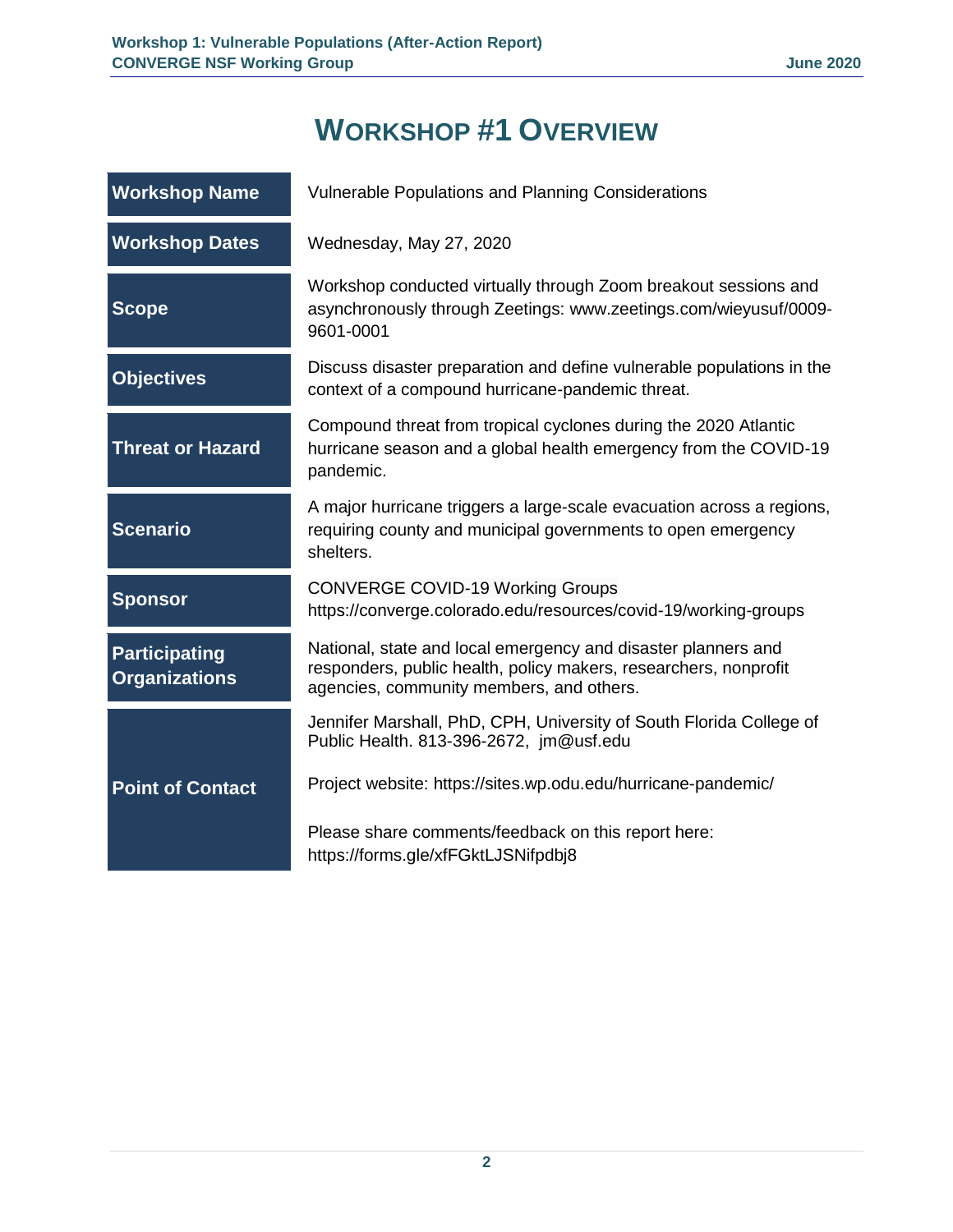# **EXECUTIVE SUMMARY**

This workshop shed light on the challenges and importance of adapting current hurricane season planning. Coexisting with COVID-19 will pose even more challenges for hurricane season responses. Suggested adaptations include identifying further shelter spaces to reduce the numbers of evacuees per building (for required social distancing), create isolation spaces to protect populations vulnerable to COVID-19, and quarantine those who are symptomatic. Some strategies being considered include modifying existing shelters (e.g. schools, by using classrooms) and using hotels, dormitories, and other large vacant spaces (e.g., stores and convention centers).

Along with identifying new shelter options comes modifying procedures for screening, triage, and enforcing social distancing and other prevention methods in shelters, as well as transportation considerations. The additional burdens on the population due to COVID-19— economic, psychological, social, health, and workforce—create an even greater need for collaboration between nonprofit social service organizations and public health agencies. The current burden of COVID-19 on the public health, emergency, healthcare, and volunteer workforce is also a concern; strategies to protect workers from COVID-19 and to identify additional staff are being considered. Effective public messaging will also be crucial moving forward.

Workshop participants identified many subpopulations who would be considered vulnerable in this compound hurricane-pandemic scenario. The more typical vulnerable populations still exist based on the impacts of a hurricane: individuals in evacuation zones with inadequate or unsafe housing and low incomes; with disabilities or sensory impairments, mental health, or substance dependence; and who experience social bias or racism, domestic violence, and other exploitation. These vulnerable populations are compounded by those who are vulnerable to COVID-19 complications, including immunosuppressed individuals, the elderly, pregnant women, infants, and others with chronic conditions such as asthma or COPD.

Additional considerations will need to be made for mixed-age families, as well as caregivers and family members of the aforementioned vulnerable groups if isolation is a strategy. General approaches being considered are creating vulnerable population registries and pre-registration for all evacuees to identify sheltering needs upfront and triaging to different shelter types based on those identified needs. However, it was brought up that any evacuee could be considered at risk for, or a carrier of, COVID-19; plans will have to factor that in.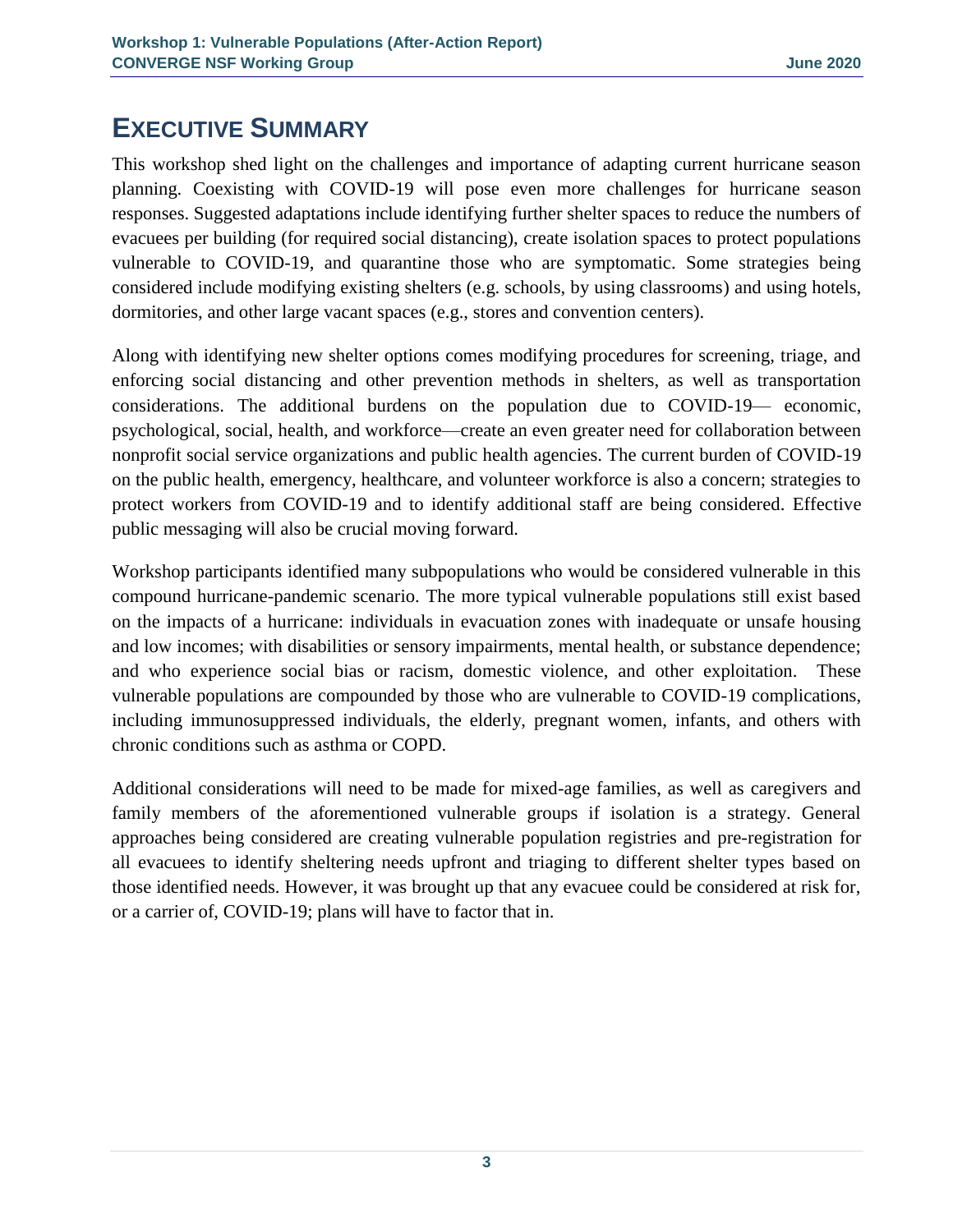# **1.1 BACKGROUND AND OBJECTIVES**

On Wednesday, May 27, 2020, stakeholders gathered virtually to participate in the first introductory workshop of the*2020 CONVERGE NSF Working Group Stakeholder Conversations on Evacuation Transportation and Sheltering Operations during a Pandemic*. Workshop #1 had 192 registrants from 19 states, 9 universities and various disciplines that included public health, nursing, engineering, public administration, emergency management, public policy, aging studies, and graduate studies. Registrant roles included emergency managers, government employees, environmental consultant, chief fire operation, researchers, disaster specialist, analyst, and healthcare practitioners. In addition to 198 total individuals who participated in the Zoom meeting, 5 additional individuals joined an asynchronous discussion on the Zeetings webpage.

Prior to attending, registrants expressed that their most important goals regarding vulnerable populations and planning for the upcoming hurricane season included: finding the best solutions for preparedness and evacuation planning to ensure the safety and resilience of these populations; appropriate shelter management especially the support for the shelter staffing; to address and manage communication regarding shelters and adherence to COVID-19 safeguards; and promotion strategies to strongly advise citizens the importance of planning ahead and deciding on shelter/evacuation plans during COVID-19 Pandemic. Moreover, registrants sought to understand the community needs and coordinate the evacuation process while maintaining social distancing standards for COVID-19. Example comments from the registration included:

*"To ensure the safety and resilience of these populations and to understand scientific/research and community needs."* - Program Officer

*"Coordination of evacuation while maintaining social distancing standards. Managing shelter operations for vulnerable populations concurrent to COVID-19."* - Deputy Emergency Manager

*"Proper management of information regarding shelters and their adherence to safeguards due to COVID-19 as well as promotion strategies to strongly advise citizens the importance of planning ahead and deciding on going to shelters only as a last resort, even more so now due to the pandemic."* - Graduate Student

*"Ensure appropriate DMH [mental health] support for shelter staff and clients."* - Non-Governmental Organization (NGO) Employee/Volunteer

*"Finding the best solutions to prepare for, address crisis situations, retreat, and recovery planning."* - Chief Sustainability Strategist

# **1.2 DISCUSSION TOPICS AND QUESTIONS**

Workshop 1 consisted of eight breakout groups that discussed current questions and issues related to the stages of hurricane preparedness and response, as well as how to define vulnerable populations during this current hurricane season in consideration of the COVID-19 pandemic situation. Breakout sessions were simultaneously moderated with the same overlying format: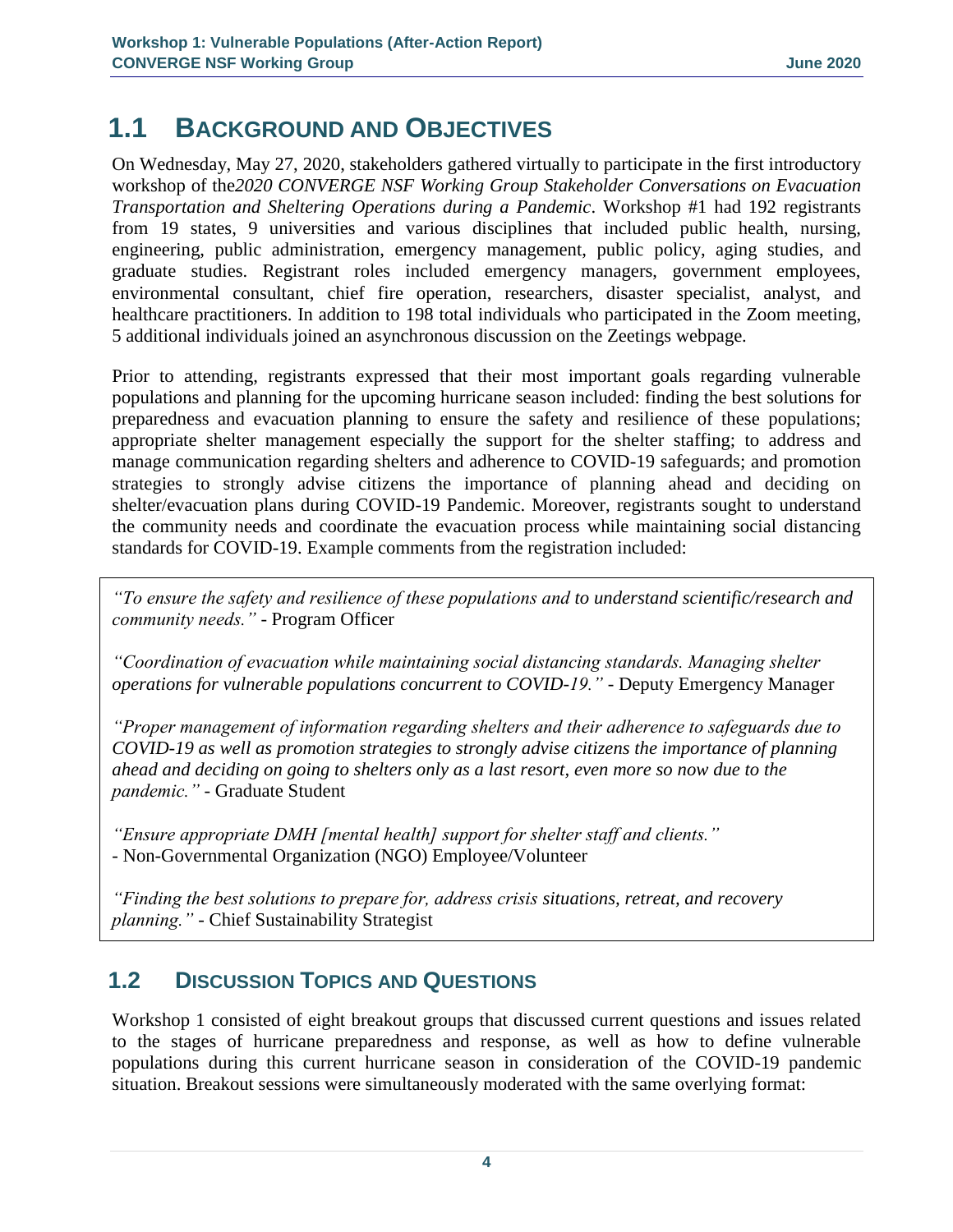- **Round One:** *What changes are being considered or underway based on the current state of preparedness planning?*
- **Round Two:** *What populations are most vulnerable? Why?*
- **Round Three:** *What issues are/will be impacting vulnerable populations?*
- **Round Four:** 2-minute question burst

# **1.3 PRELIMINARY QUALITATIVE DATA ANALYSIS**

### **Overall Key Considerations**

Some of the preparedness planning issues that participants are currently considering included:

- **Key Consideration 1:** Identifying sufficient shelter space to protect people from hurricanes and COVID-19 simultaneously.
- **Key Consideration 2:** Establishing protocols for personal protective equipment (PPE) for staff and other strategies to prevent the spread of COVID-19 during evacuation and sheltering.
- Key Consideration 3: Enacting cross-scale, cross-sector coordination to staff the shelters and meet community needs.
- **Key Consideration 4:** Creating public messaging around evacuation and sheltering.

# **1.4 ROUND ONE: CURRENT STATE OF PREPAREDNESS PLANNING: WHAT CHANGES ARE BEING CONSIDERED OR UNDERWAY?**

#### **1.4.1 KEY CONSIDERATION 1: NEED TO IDENTIFY SUFFICIENT SHELTER SPACE TO SIMULTANEOUSLY PROTECT PEOPLE FROM HURRICANES AND COVID-19**

One participant voiced the shared concern about moving people from unsafe locations (exposure to the storm) to another unsafe location (increased exposure to COVID-19 in a congregate shelter)

*"[Facing] a lack of space with building integrity, meaning that a lot of our buildings cannot stand a major hurricane. So, anytime we're up above Category 2 wind fields, Category 3, 4 and 5 storms, we're more of a preservation of life capacity and trying to figure out, with limited space, with limited places due to flooding, with limited places to sustain damage that would not put one person in a shelter, much less 500 people in a shelter at risk. We're trying to figure out the cost-benefit of "Are we trying to preserve more life or are we trying to protect from COVID?"*

Additional concerns included:

- Normal shelter needs vs. shelter needs with COVID-19:
	- o PPE, isolation centers, screening, and testing.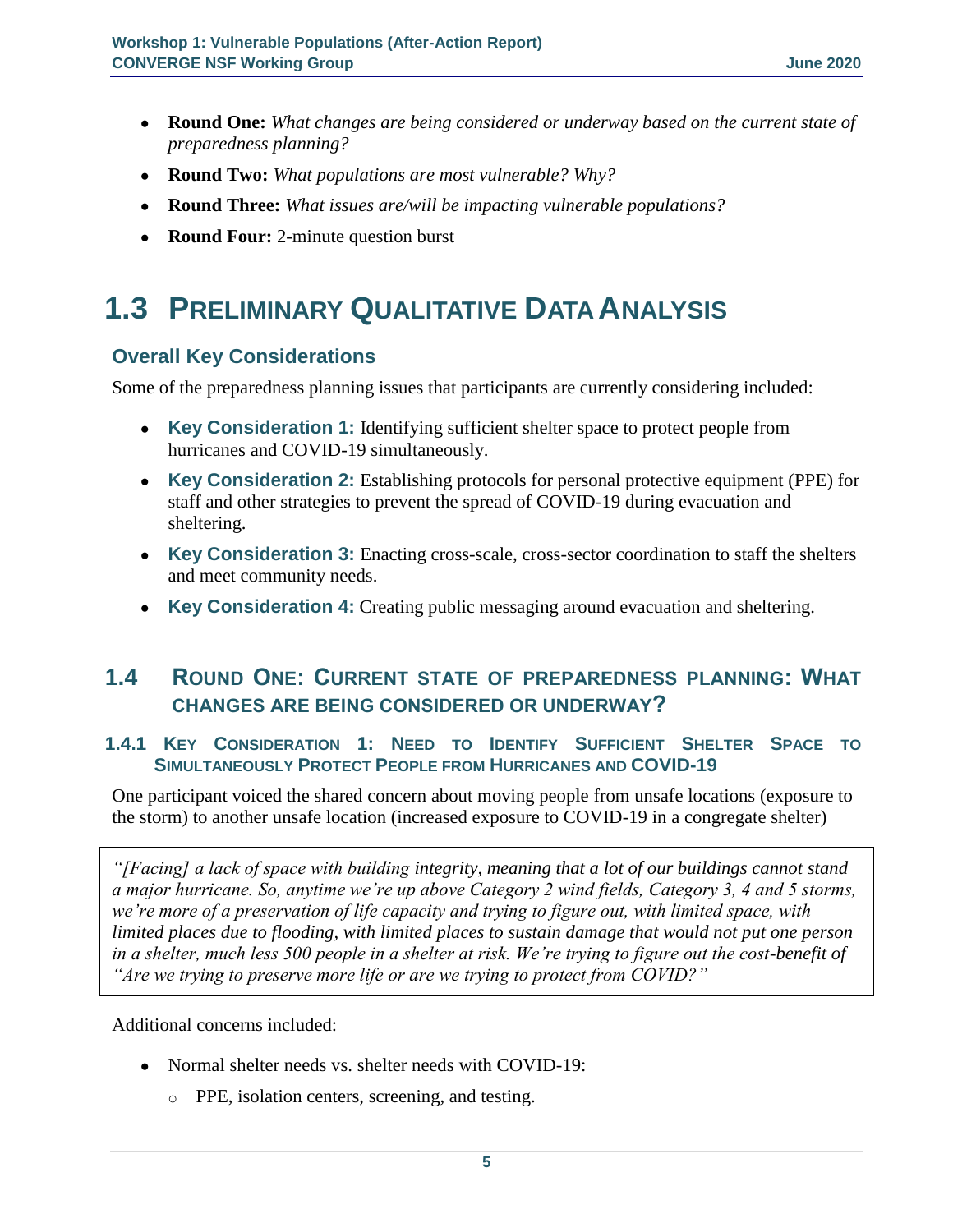- o As shelter capacities are reduced for social distancing, it will require more shelter locations and staffing.
- Increased space requirements to maintain social distancing, but this reduces the capacity of existing shelters:
	- o *40 square feet (sf) increased to 100 sf?*

*"We have changed our planning from 20 sq ft per person to 60 sq ft per person. This means we will have to open more shelters to provide space."* 

- o Congregate sheltering would need 6-ft spacing on all sides, head-to-toe opposite directions down the line for cot spacing.
- o Comparing the capacity of alternative sites to what has historically been used.
- o Some shelters are not fit to be used in this pandemic.
- o Airflow is a concern: *What is the cost for modifying alternative shelters (i.e., schools)?*
- o Fewer buildings available in rural areas.
- Space with separate units for quarantine or isolation:
	- o Need *isolation locations inside the shelters or will those showing symptoms have to be sent somewhere else?*
	- o Individual rooms will be used for isolation facilities as hurricane season approaches.
- Ensuring all shelter spaces meet hurricane protection requirements:
	- o Worried about Category (Cat) 2, 3, 4, and 5 storms.
	- $\circ$  For anything greater than a Cat 3, some localities do not have shelters with structural integrity to withstand.
	- o Coastal regions are concerned about lack of space and building integrity.
	- o Too few hurricane-hardened structures; may need to reach out to the construction sector.
	- o Can *vacant stores withstand hurricanes?*

*"Lack of space with building integrity – a lot of buildings cannot stand a major hurricane. Anything above Cat 2 turns into a preservation of life capacity. So with limited space due to flooding and sustained damage, trying to figure out the cost-benefit of preserving more life or protecting from COVID-19. Have to be prepared to make a decision for overall safety of evacuee protecting from illness. Anything less than Cat 3 can probably social distance, but anything larger don't think we have the structural stability to maintain social distancing."*

• Sharing bathrooms and food complicated by COVID-19 in a shelter environment.

# **Strategies**

● Hotels: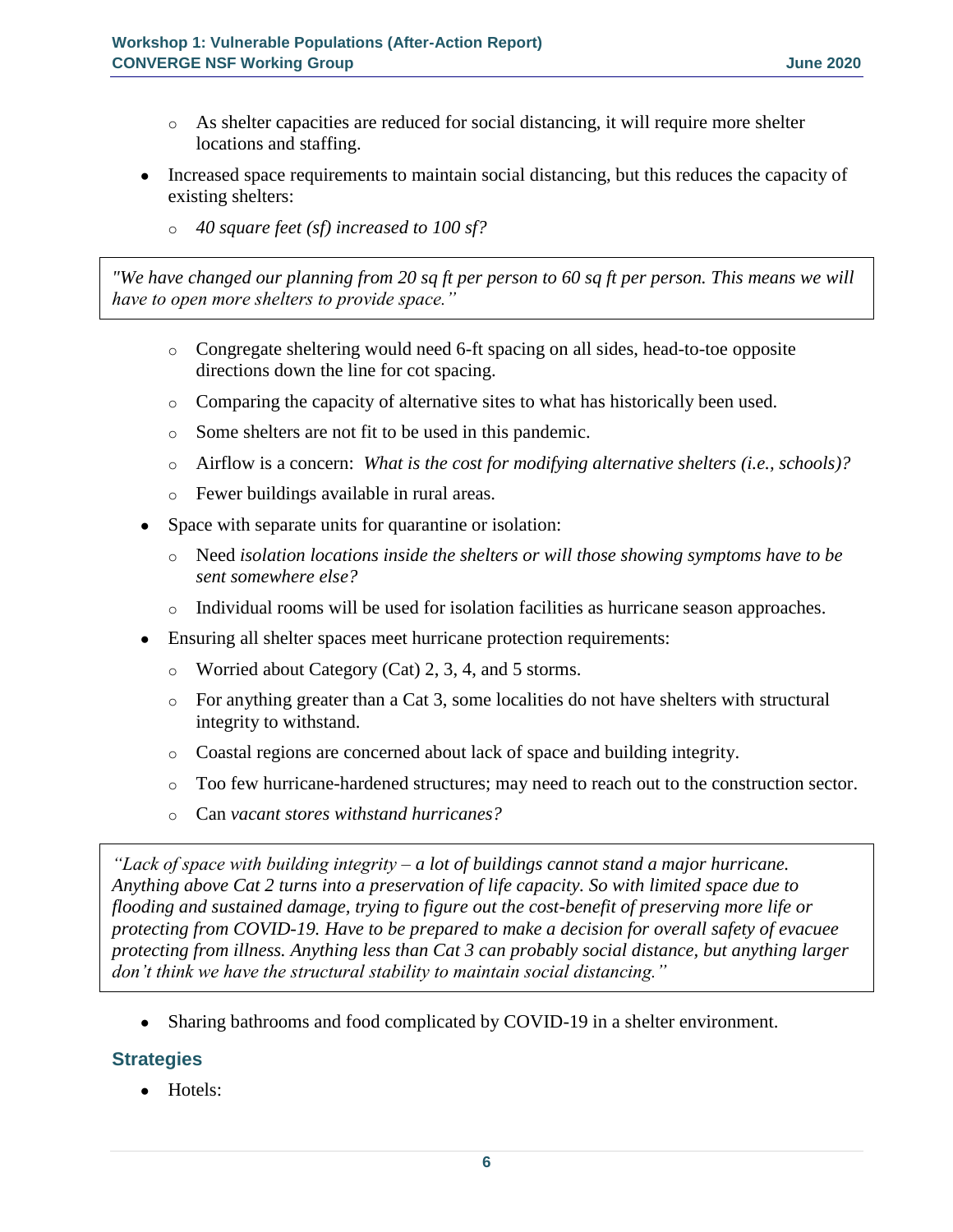- o Example**:** After Hurricane Matthew hotels were used to house families who were displaced (this can be used now, with more strategic measures).
- o Revising all sheltering plans, not only vulnerable populations. Currently places the homeless population in hotels and they are looking into similar plans for hurricane sheltering. They are encouraging hoteling and are just beginning conversations.
- o The idea of hotels/other shelter options is getting a "deer in the headlights" response.
- o *Who pays for the hotels?*
- o Some departments have already started having conversations with hotels (Virginia).
- o Opinion that sheltering people in hotels might not be that costly comparatively (Virginia Beach). Most people will not evacuate the town; rather, might be better to use emergency funds to fund hotel spaces to allow evacuees designated rooms with separated bathrooms.
- Large vacant spaces:
	- o Stores and convention centers.
	- o Gyms and cafeterias.
	- o Adapted schools and dormitories.
- Policies, procedures, and plans:
	- o Pre-landfall evacuated sheltering. Identifying space requirements for social distancing and the related decline shelter capacities that necessitates an overall increased number of shelters and indicates the need for additional staffing and volunteers.
	- o American Red Cross approved standards: participant was unsure if publicly available. Involves a completely new method: congregate and non-congregate.
	- o In Seattle, a homeless drop-in center noted not as many intakes as previously. Letting a certain number of people in at a time, spacing people out, so not as many can stay each night. Balance of serving as many people as possible versus social distancing.
	- o Coming up with a playbook for sheltering.
	- o Shelters sometimes have restrictions on who can stay at the shelter and for how long.
	- o Functional Assessment Support Teams (FAST teams) to assess shelters while it's happening. Have to do it virtually or some way; have to change everything.
	- o Shift towards an all-hazards approach based on the addition of COVID-19 conditions to hurricane season. One participant said that "preparedness for us [her agency] is preparedness for everything."

*"..the coronavirus has made us a much more active county with planning and these are all new elements coming into our plans. The things that typically wouldn't take such a hot seat are now moved to the front, so we're discussing what are the PPE needs going forward, how will social distancing be maintained? All those are really COVID-19 related, but it's all new planning endeavors for us."*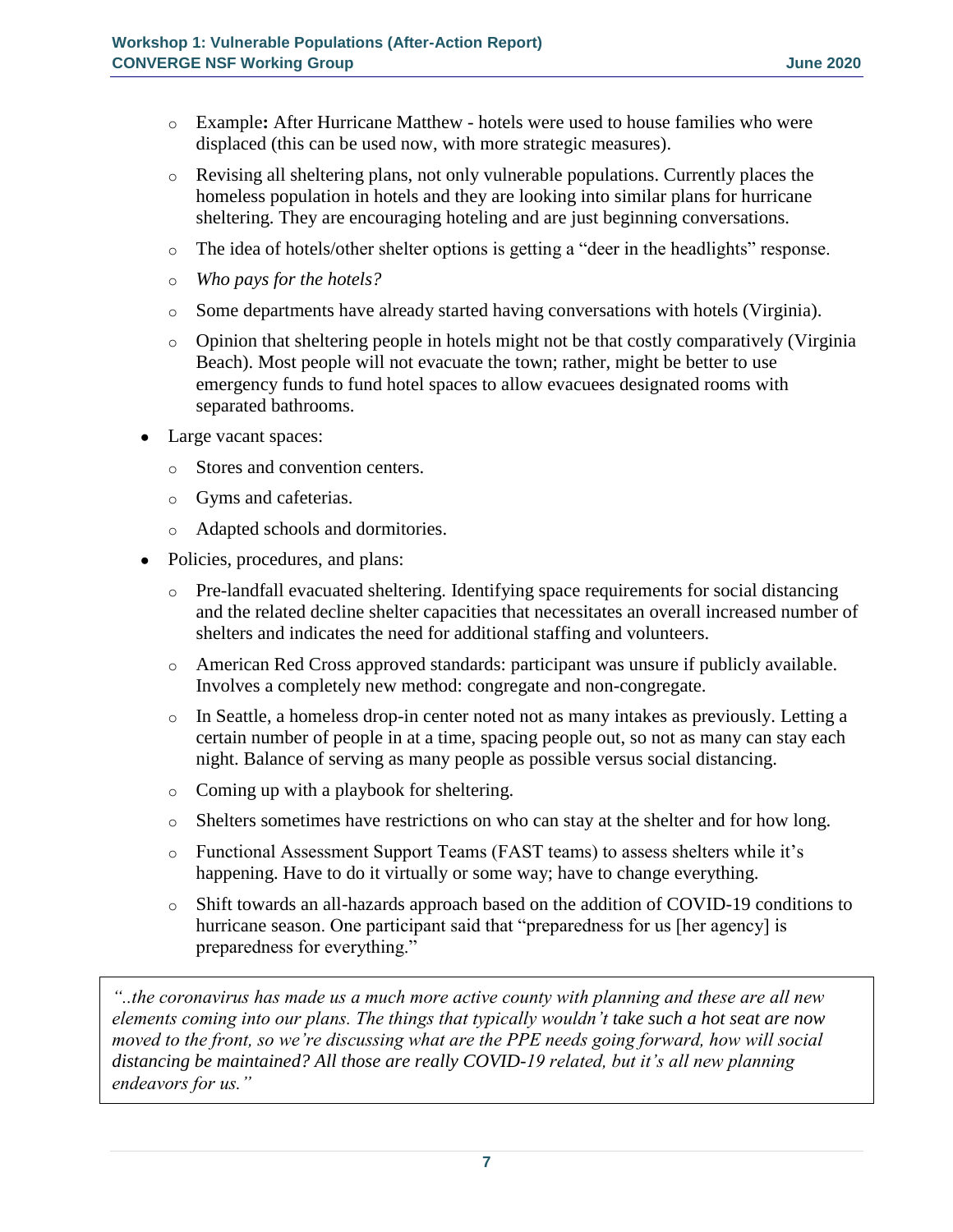*"So, we have our plans that are in place already, but right now, we're working on expanding those including new courses of action as far as sheltering options, feeding options, evacuation options. Since we'll be dealing with any sort of hurricane during this COVID environment, we have to focus a lot more on those non-congregate options as far as sheltering and then also, when it comes to feeding as well just to keep populations - keep that social distancing going on. So, we're looking at a lot of different options, trying to look at a lot of unconventional things that maybe we haven't done before in the past and then how that can apply with current federal law and current policies that are in place, and then what policies we can change, which ones we can't change [t](https://recordings.civi.com/cgi-bin/player.php?file=Breakout%202%20Dunn.mp3&starttime=789&duration=20)o better serve the populations."*

#### **1.4.2 KEY CONSIDERATION 2: IMPLEMENTING PROTOCOLS FOR STAFF USE OF PPE AND FOR PREVENTING THE SPREAD OF COVID-19 DURING EVACUATION AND SHELTERING**

# **Social-Distancing Policies**

- Assessing risk levels, mitigating risks, and using PPE.
- Brainstorming ways to stop outbreaks in shelter, prevention tactics for hurricane sheltering, and discussions with Departments of Health.
- *What does that look like with regard to PPE?* Stockpiling supplies for shelter workers and people who come to the shelters. Screening at the shelters and maintaining isolation areas will decrease footprint.
- Plexiglass moveable screens to protect those at registration areas.
- Implications of facial coverings for the hearing and cognitively impaired?
- Students on campuses during fall: *How to get students to other shelters and hotels and how to enforce social distancing?*

# **Screening and Triage of Evacuees, Including Vulnerable Populations**

- Screening everyone who comes in (e.g., taking temperature and requiring masks).
- *But where do the people who are screened out* [show symptoms of COVID-19] *go?*

*"We have a risk versus consequence mentality in emergency management. We want to help everybody, but when it comes down to who can we really help in the next four hours, if we put a time stamp on it, who can we help in that 12-hour impact zone, we tend to want to shy away and say, 'Well, we'll help anybody that shows up,' and that becomes a resource limitation challenge. It actually overwhelms the system because we can't triage correctly ...we have to become more strategic in our thinking."*

*"Prescreening is critical to understanding. So medically vulnerable may use O2 or nebulizers in there as a potential for aerosol virus particulates. Using structural barriers within our regional shelters as a physical barrier plus privacy screens."*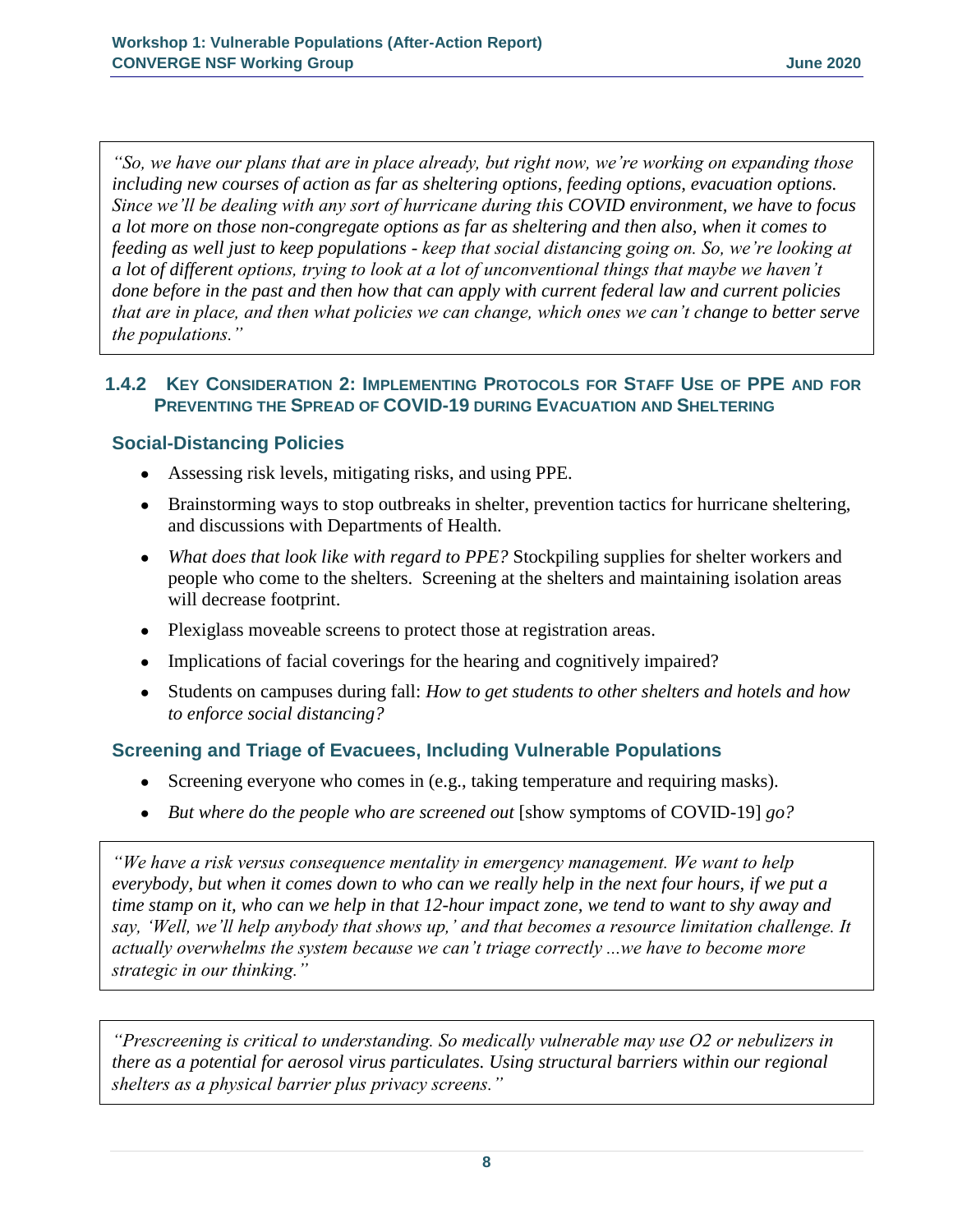#### **Transportation Issues and Concerns**

- Transportation logistics: *How many, how often, what kind? Are they capable of transporting medically fragile adults or infants?*
- How do we get our vulnerable population that may be in quarantine or may have tested for *COVID-19 into different types of shelter facilities?*
- *Transporting students from university campuses to shelters?*
- Transportation logistics: Limits on occupancy means more trips and longer times.
- Medically fragile community members may be leery of using buses or other transportation modes.
- *When transporting people to and from shelters, will the buses be cleaned? Will a specific # of people be allowed on the bus at the same time?* All of this creates cost, time and scheduling impacts.
- *Can we use Uber or Lyft?*

#### **Strategies**

● Using structural barriers as a physical barrier, plus privacy screens.

*"We have created plexiglass moveable screens to protect those at registration areas."*

- Pre-screening used to provide for the vulnerable populations, not only based on their needs but on the resources available.
- Screenings: can't get into shelter until screened, temperature checks, covid testing, morning round check-in for mental health in shelters, with forms for people to self-report.
- Social distancing is being employed as a tool. There have also been the identification of isolation areas within each shelter and are working with our healthcare facilities to identify space for those who may show up sick or with temperatures. In addition to taking temperatures at the entrance we are asking specific triage questions.

#### **1.4.3 KEY CONSIDERATION 3: ESTABLISHING CROSS-SCALE AND CROSS-SECTOR COORDINATION TO ENSURE ADEQUATE SHELTER STAFFING AND TO MEET COMMUNITY NEEDS**

- Community needs are unusually high because of the COVID-19 pandemic.
- There is a generator that powers the entire block and we have logistics, water, food and partnership with the Salvation Army to feed the local communities when the power is out. As of now, there are four active emergencies in [our region]. The city and the county have not been responding unitedly in the emergencies.
- Access to services, food, and emergency items. (Example: Women with infants and their need for formula but Women, Infant, and Children [WIC] offices being closed from COVID-19 concerns.)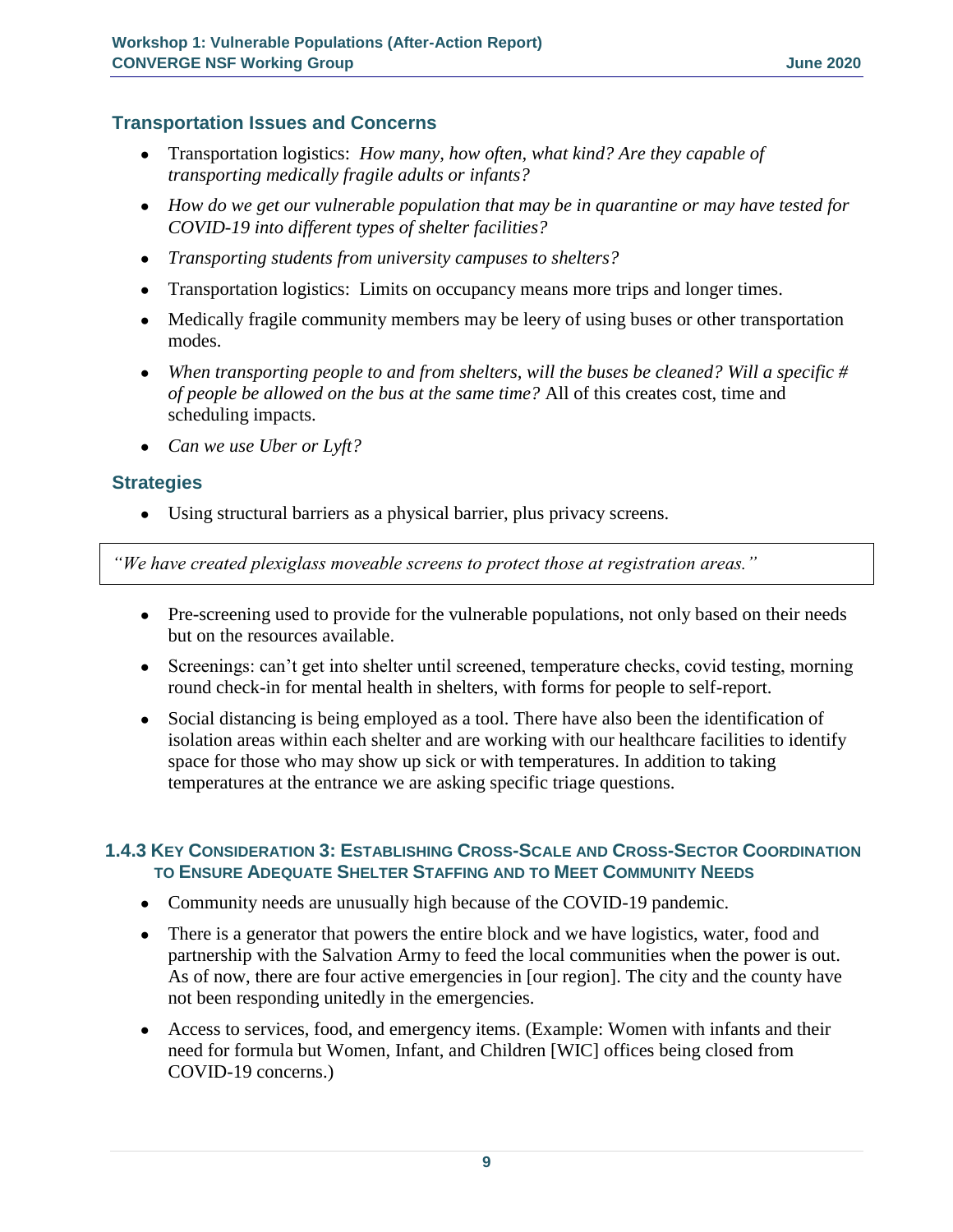- Because of state shutdowns for the COVID-19 quarantine efforts, there are limited resources and need to explore expanded options (e.g., NGOs). This needs close monitoring to see how resources and capacity will be handled and pooled.
- Psychological health for staff, as well as evacuees, is a pressing challenge and will be going forward.

# **Collaboration with Nonprofits and Health**

- The nonprofits in [our county] are trying to prepare for the emergency but are oblivious about what local governments are doing.
- Nonprofits are also trying to provide training to volunteers.
- Information sharing has been limited in some places. (Example: NGOs need to know specifics related to shelter availability and capacity.)
- Lots of discussions with community stakeholders about how to shelter medically vulnerable, while balancing social-distancing guidelines.
- In some locations, social services agencies manage shelters in conjunction with health departments.
- Concerns about support from various level of government and other organizations (e.g., want and need more support from Departments of Health and Medical Corps volunteers).

# **Staffing**

*"Have we considered traditional paid and volunteer staff at shelters/elsewhere who may be COVID-vulnerable and hence not available for a compound event?"*

- We will need more hurricane response and shelter staff than typical.
- Many of the same staff that help during hurricane season or in shelters are the same workers helping with COVID-19 (e.g., EMS and law enforcement). Many working at Emergency Operations Centers (EOCs). They are tired physically and mentally.
- Possibility that mandatory shelter workers will choose to accept disciplinary action instead of reporting.
- New model: Regarding mental health and sheltering, paid to be present and active due to shortage of volunteers.
- *Consider hiring local people who are unemployed from the pandemic?*
	- o *Will these people actually show up when they are needed?*
	- o New staff and volunteers will create additional training needs.
- *Are there plans for digital volunteers?*
- Looking at partnering with American Red Cross.

# **Other Issues**

• Flooding and its impact on the community and the spread of illness.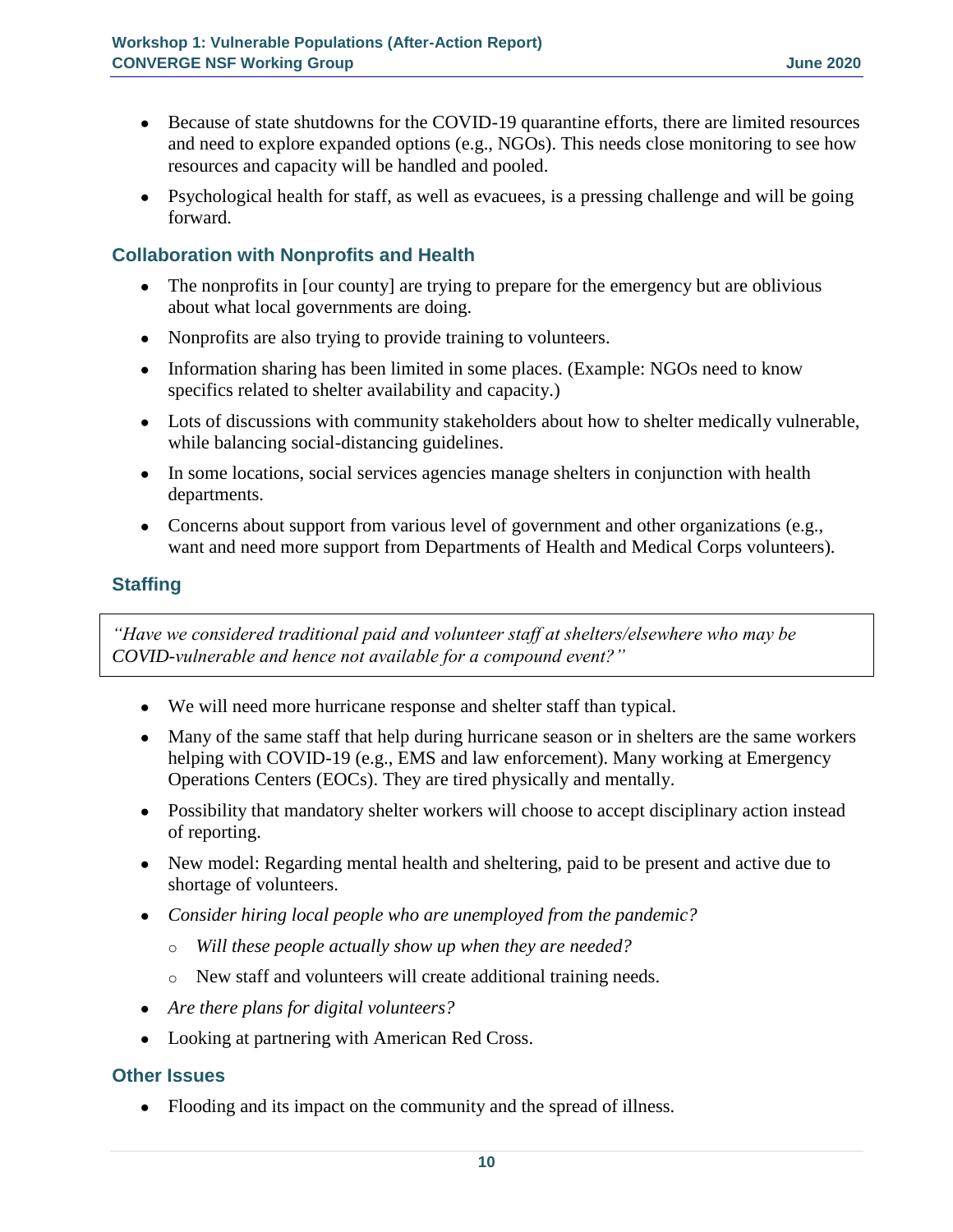### **Strategies**

- Virtual sheltering: American Red Cross has recommendations for minimal staffing backed up with virtual support. Working with mental health providers to provide mental health support using telepsychology. (Note: Refer to Section 3.0, "References and Resources" near the end of this report.)
- Use of tele-meetings and new remote technology can be challenging for populations who may not have access to technology or internet services.
- Power and service disruptions may also affect use of remote technologies.

*"There have been articles about staff returning to work in daycares. Many of those workers were making more with the additional \$600 unemployment benefit than they were working and they are safe at home. I think this type of issue could make hiring temporary shelter employees challenging especially given the additional risks during the pandemic" [\(https://www.npr.org/2020/05/26/861906616/when-returning-to-your-job-means-a-cut-in-pay\)](https://www.npr.org/2020/05/26/861906616/when-returning-to-your-job-means-a-cut-in-pay)*

# **1.4.4 KEY CONSIDERATION 4: PUBLIC MESSAGING**

### **Timing**

- Lots of concern about how quickly the hurricane season is coming and how to prepare and distribute information fast enough.
- Policies being implemented need to be determined before anyone can start advertising them.
- With the cascading impacts of hurricane and tropical storm winds and when is the *appropriate time to tell others to evacuate?*
- More time will be needed to set up shelters and other services.

# **Sheltering and Evacuation Guidance**

- Develop messaging that encourages all community members to shelter in a safe structure at home or with loved ones out of the area, if available.
- *We tell them to leave but where can they go?* (a long-standing issue)

# **COVID-19 Risk Communication**

- Not enough concern or publicity on hurricanes and their impact during this time because everyone is more concerned with COVID-19.
- *In the context of reopening and reduction of social-distancing policies in some regions, how do we manage the situation?*
- People are fearful, and that is a reality. We are going to have to learn how to overcome that fear, especially in hotels. *How are people assured that they were cleaned properly?*
- People might be reluctant to come to shelters because of COVID-19; local and socially acceptable marketing will need to change that.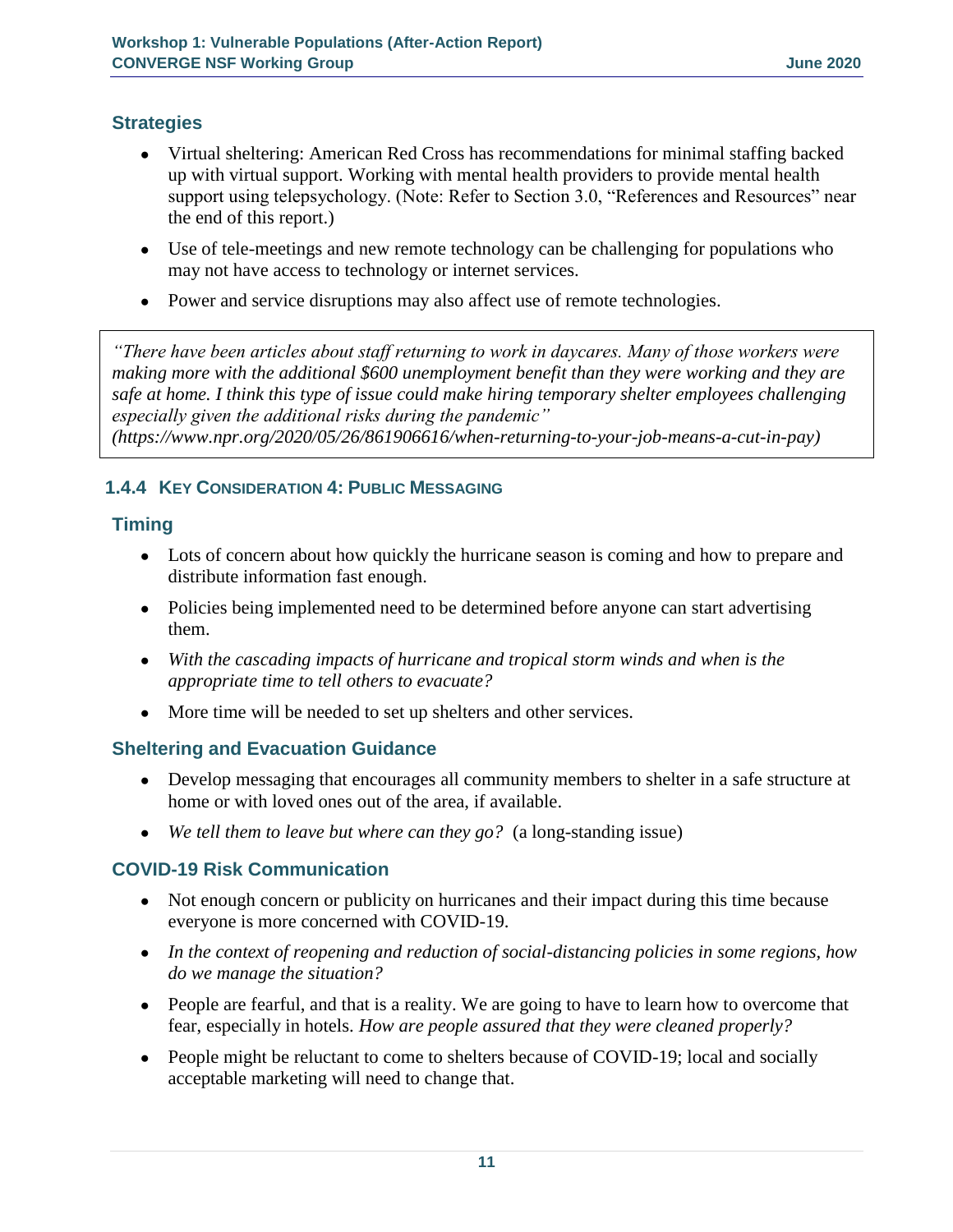- $\circ$  In the past, a similar concern that dissuaded those who needed to shelter was pets in shelters. This was solved in the commenter's community through:
	- Finding a way to allow pets so people would use the shelters,
	- Ensuring the pets would not bother other shelter residents, and
	- Using social networks and local advertising to inform people of the new policies.

#### **Strategies**

- Large amount of information right now about COVID-19. Counties will need to "start" mixing the message" with hurricane information; could increase potential for confusion.
- People keep saying "mass sheltering", but the language needs to change based on the current pandemic conditions.
- Strategies used in sheltering during other disasters occurring during COVID-19 could be explored (e.g. one participant asked, *How did they shelter from wildfires in* [Santa Rosa County] *Florida?*).

*"One of the things that I typically do during blue skies is outreach for the special needs shelter program, and I do that for a lot of home health agencies and some of our hospitals in the area so reaching out to them for individuals who are elderly or at high risk who have medical conditions that are at high risk for severe COVID-19 complications. Home health agencies and hospitals tend to know a lot of them."*

*"The way we word it to our registrants is 'if you're electric dependent or require oxygen, you should evacuate with Evacuation Zone A' ...We do the same if they live in a mobile home, they should evacuate with Evacuation Zone A."*

#### **1.4.5 GENERAL SUMMARY OF THE ROUND**

States are in the beginning stages of hurricane season preparations. The major concerns are finding non-congregate housing options and staffing. Everything has been side-tracked because of COVID-19 – a lot of planning was done before the pandemic. Re-evaluating preparedness plans to have the ability to effectively approach the hurricane season and the pandemic. In order to have more shelters to accommodate smaller groups of people with more spacing, planners are exploring alternative sheltering options. Hotels and schools were the two sheltering alternatives most mentioned. Social distancing and wearing masks are also required in the process of providing shelter. Transportation is also a consideration. The price for shelter is becoming more expensive at an exponential rate. Staffing and PPE shortages are the biggest issues for government agencies.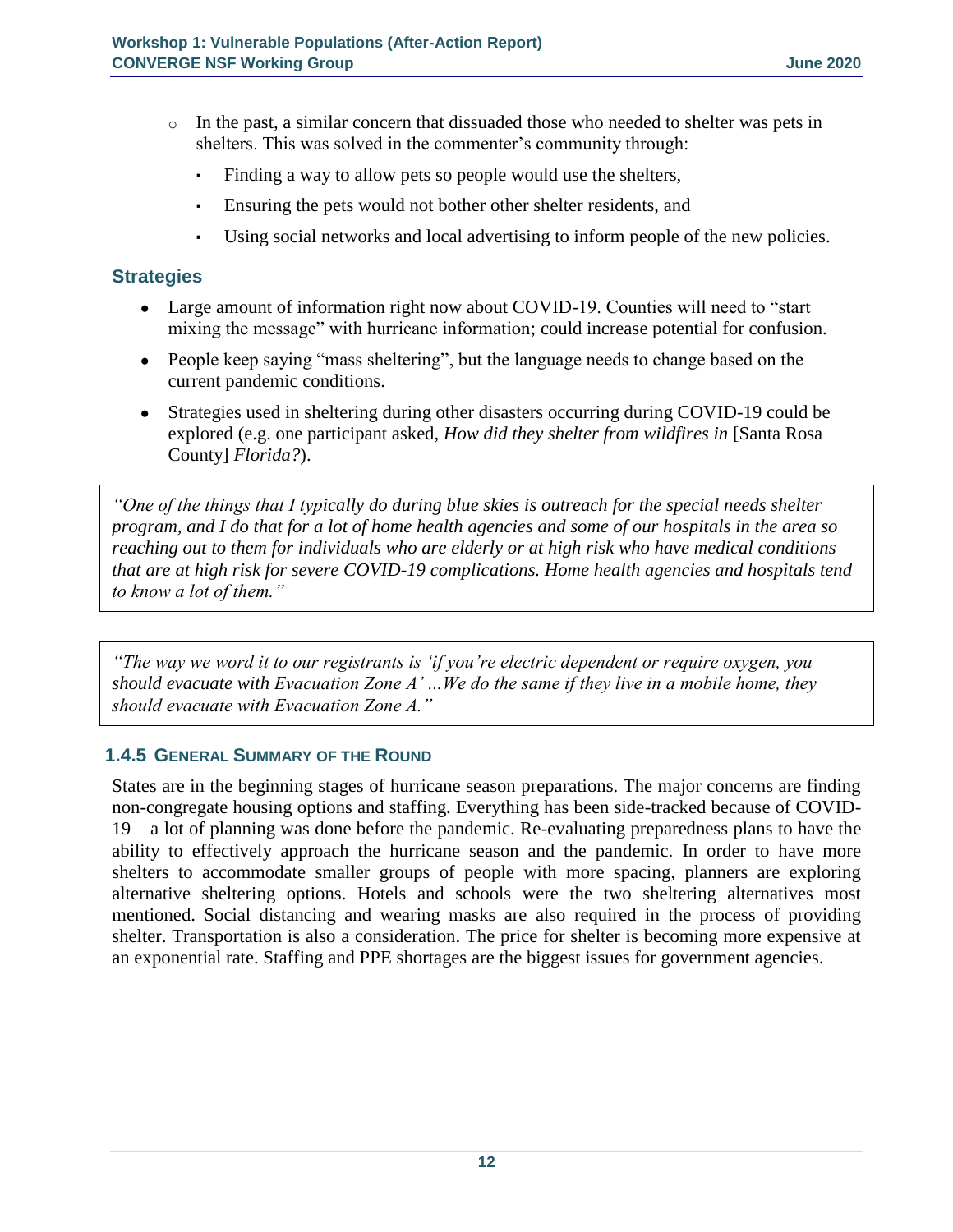*"Air circulation, air exchanges, air filtration or treatment within those facilities. So, we're doing evaluations right now. If we expand our footprint in current facilities, which is typically schools for us when we do an emergency hurricane shelter, what is provided for HVAC systems and electricity in the expanded footprint versus the footprint that we have. We have some shelters that were developed to withstand rated categorizations of hurricanes and there's only a portion of the facility so going back to the plans to figure out what the other portions of the facilities are. So, there's a lot of engineering that goes into that."*

# **1.5 ROUND TWO: WHAT ARE BEST PRACTICES FOR INFECTIOUS DISEASE MANAGEMENT IN CONGREGATE CARE?**

#### **1.5.1 KEY CONSIDERATION 1: CO-OCCURRING DISASTERS INCREASE THE NUMBERS OF PEOPLE WHO ARE VULNERABLE AND BROADEN THE WORKING DEFINITION OF VULNERABILITY**

### **Questions and Comments**

- Perceptions of risk differ across populations and geographic locations.
- Topics, concerns, and points that were brought up frequently: *Who is the first line considered as vulnerable? Is it age, mobility, medical issues?*
- We cannot rank vulnerable populations; they all have their unique vulnerabilities and require specific care.
- *How do you narrow it down when you are low resourced and there is a pandemic?*

# **Individuals with Disabilities, Complex Medical Needs**

- Those with ongoing illnesses or underlying health conditions (e.g., cancer or heart disease) are more vulnerable now than before.
- Anyone, regardless of age, who is technology dependent, has disabilities or is dependent on health care staffing.
- People with physical, intellectual, or sensory limitations (deaf, blind)
	- o Deaf community considerations include preparation for sheltering, use of sign language, and clear facial coverings (to be able to see mouths).
	- o This population requires planning; disability rights individuals and agencies are part of the planning for sheltering to ensure we think about the detail and needs for accommodations.

*"Florida statute defines special needs as those with mobility issues, more complex medical issues that can be unmanaged in a general population shelter and those with cognitively impaired so it encompasses the medically fragile and crosses cultural educational, and socioeconomic lines. It also includes the medically fragile since they tend to need electricity."*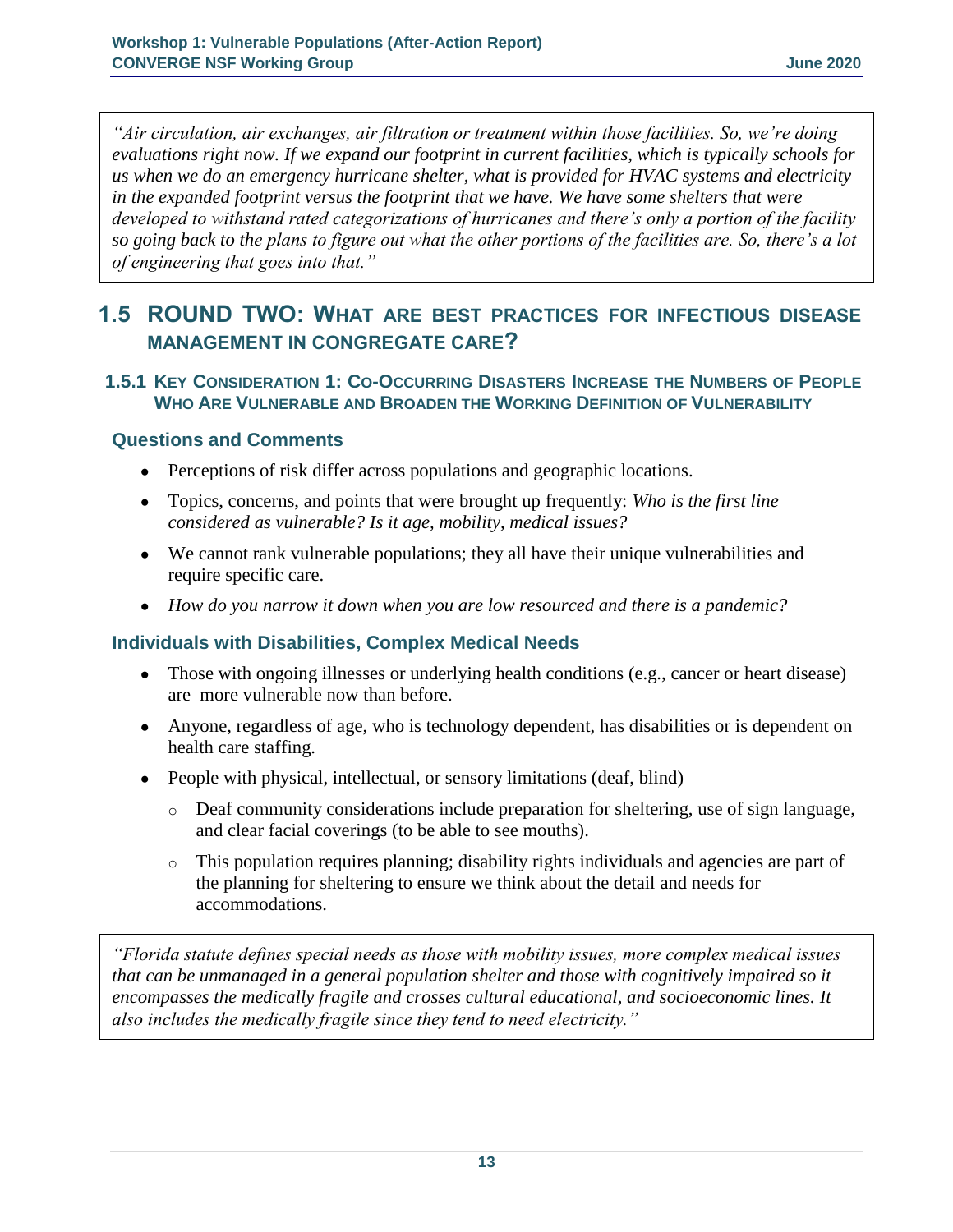#### **Vulnerable to COVID-19 Complications, Illness, or Underlying Health Conditions**

- Populations at higher risk for complications from COVID-19 include:
	- o Those who have contracted the virus.
	- $\circ$  Anyone immunocompromised. One suggestion was that anyone with medical complications should try to shelter in place because of the additional risks congregate sheltering may pose.
	- o Elderly populations.
	- o Children and the younger population with inflammatory complications that make them more likely to be more vulnerable.
	- o Special-needs shelter populations who already have chronic conditions or are dependent on oxygen, for example, and are at increased risk for respiratory problems.
	- $\circ$  Those with chronic illnesses (e.g., chronic obstructive pulmonary disorder, cancer, and diabetes) who depend on medication or treatment and may not qualify for special needs shelters.
- In one represented state, the largest group of residents who have been becoming sick and dying from COVID-19 are 30–50 years old:
	- o Have had restricted access to care and treatment under COVID-19.
	- o Need medication, assistive technology, and medical care.
- The most complicated population is the medical population that is at home; no specific sheltering process made for this group (should be explored more).

#### **Emotional/Behavioral Health**

- Some individuals have housing to shelter in place but have other vulnerabilities (metal health, addiction, etc.) that have caused them to fall through the cracks in terms of support during COVID-19
- Children's mental health might be at risk.

*"[After hurricane Michael] many young people started committing suicide because they could not cope with having nothing or the loss of their parents, the loss of everything as they knew it ...psychiatrists, psychologists trying to help those kids, it was nil to none up there, so they were looking for people around other states and stuff to come in and help them deal with Baker Acting six-year-olds, 12-year-olds. Again, 10 a week. It was big."*

*"Children don't know how to cope with, number one, they've been inside now for two months, three months with the COVID-19. Then if you add a hurricane on top of that where they have that extra added stress, who's looking out for them, where is it that we put some type of plan in place to deal with that type of stress with kids, with young people. So to me and as we always say, the children are our future."*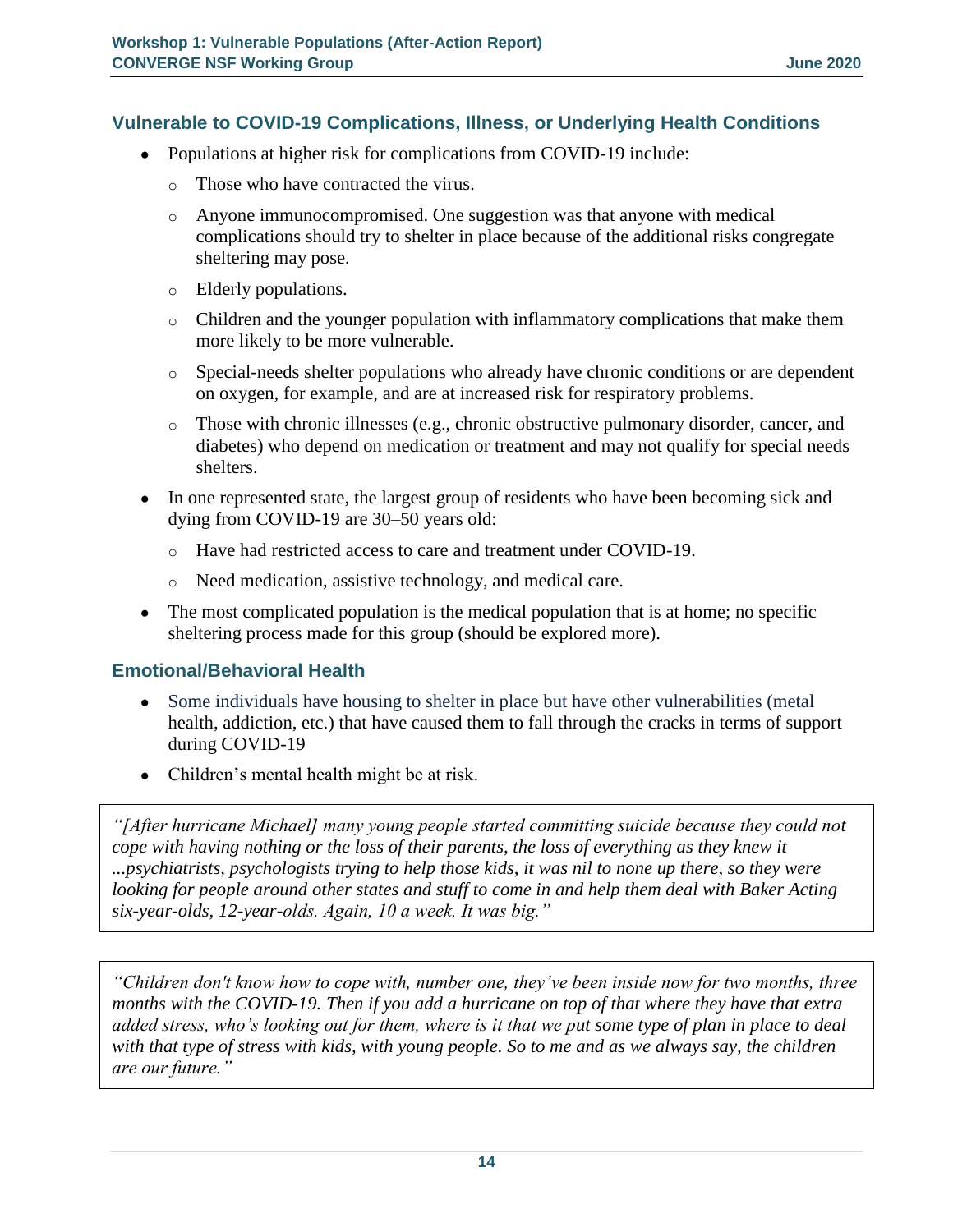#### **Pregnant Women, Infants, and Children**

- Pregnancy plans for labor, complications, and newborn care.
- Children with asthma or allergies.

#### **Limited Income**

Some populations are vulnerable in their limited shelter capacity and options. They live in stormsurge areas with unsafe housing and do not have the means to evacuate from the area.

- Financial difficulties, either existing or because of COVID-19. Participants discussed whether these would make people more or less likely to evacuate or seek shelter (evacuating is expensive, as is purchasing supplies to shelter at home). There was concern about people sheltering in unsafe locations, like cars, because of the fear of COVID-19 in shelters.
- The unemployed and the underemployed (low income workers) are likely to be at greater risk right now.
	- o Cannot risk losing their jobs and do not have enough cash flow or reserves to get out of the hurricane or pandemic zones
- Do not have resources to recover (thus the recovery process is also different). This also includes those displaced in last two to three hurricanes who have not recovered from the last one. Those populations are still there, we do preparedness in the communities, what things they need to take with them. Making sure they are prepared beforehand, can be a traumatic experience to lose everything, making sure people are prepared psychologically.

*"Besides traditional ways to look at it, we're in a situation where whole populations are vulnerable because of repeated disasters (three to four a year)."*

• Those who are uninsured and underinsured are also at risk. This population has grown due to COVID-19.

*". . . focusing on the homeless population to combat COVID crises and hurricane crises. What flood zone are you in, can you evacuate, what kind of home do you live in, homeless, low socioeconomic status . . ."*

#### **Homeless or Housing Vulnerability**

- Geography: Some people consider all people in the path of a hurricane "vulnerable," anyone in that first zone is considered vulnerable.
- Also vulnerable are those who live in housing that is not storm-resistant (e.g. mobile homes), those in flood or storm surge zones, and the growing population of those living with housing insecurities (e.g., "couch-surfing" or on the streets, in their cars, or in homeless shelters)
	- o Mobile home communities and those who live in storm-surge locations need targeted outreach (e.g., trailers or recreation vehicles).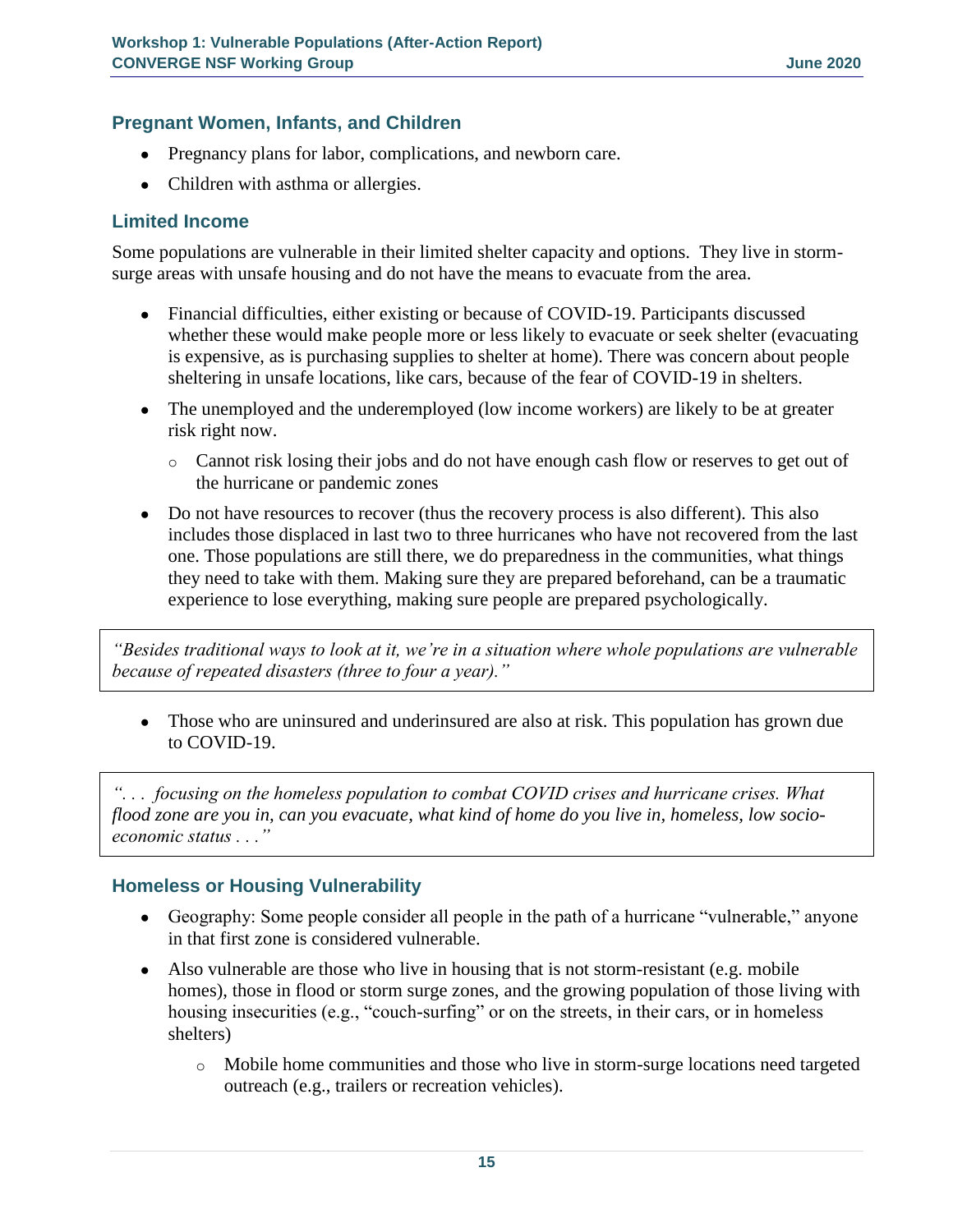*"Those without safe housing will likely show up [in the shelters]."*

- Homeless population (congregate sheltering) they have started using hotels and planning groups are considering this for the hurricane season
	- o Example: Unsheltered in downtown Seattle; addressing needs during COVID-19 when cannot safely distance, do not have PPE, and are trying to make ensure their safety as best as possible.

*Those that are in shelter in place areas but live in homes that are rented and not equipped to withstand a hurricane but are quarantining and don't have all the information or are too afraid to go to the store and seek supplies. People can fall through the cracks, so may need to take a stronger approach for outreach.*

#### **Other Social Vulnerabilities**

- Racial and ethnic minority communities and people of color:
	- o Native American, African American, and Latinx.
	- o May live in disenfranchised or underserved communities.
	- o Likely have experienced racism and may therefore distrust.
	- o Farmworkers, migrant populations, and indigenous people have increased risk of COVID-19; majority live in overcrowded or mobile homes, have language barriers and reluctance to reach out for help from government resources; becomes a big issue for making sure that they are safe and able to get needed services.
- Mixed ages and genders: Men, women, and families sheltering. Elderly evacuees and families with young children who are knowingly impacted more and have a harder time with recovery. Additional considerations for shelters' size and capabilities in light of family members and caregivers.
- Safety for those experiencing domestic violence, abuse, and other forms of exploitation.

#### **Strategies**

- General approaches:
	- o Vulnerable population registries: Calls go out early to ask if they are going to evacuate. *For those who do not have family, where will they go?*
		- COVID-19 complicates this process
		- *What about those who do not report or register?*
		- Special-needs registries require advance contact "so you can come to them and they don't have to come to you"; otherwise, these individuals might not be able to access information they need.
	- o Treating anyone who presents at shelters both as a potential carrier and a person at risk to complications from COVID-19; assume vulnerability.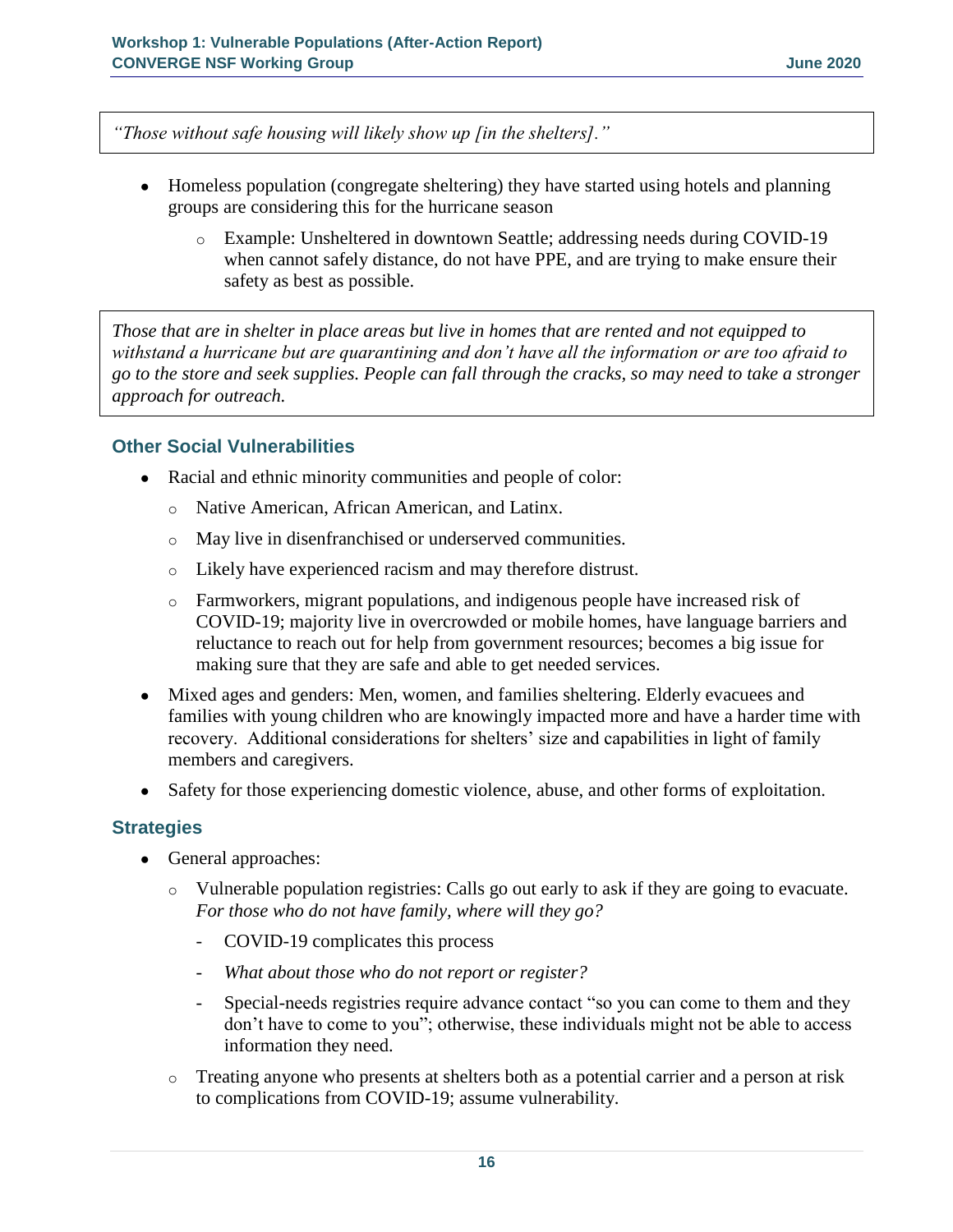- $\circ$  Must consider that vulnerable people who did not pre-register may show up, as well as those who are not vulnerable. *If the shelters fill, what will relocating look like (e.g., busing)? Should we make a prioritization list of vulnerable populations?*
	- Florida Sunshine Line (public transportation mode)
- o Looking at COVID-19 and the needs that they have, whether non-congregate sheltering or anyone that is at risk. Make sure we are meeting ADA requirements, civil rights requirements, for everyone else. Sometimes those are cross-sectors.
- o Using hotels, four types currently being considered: COVID-19-positive hotel, two hotels for vulnerable populations negative for COVID-19: elderly folk, mental health, and people facing homelessness.

*"Focus on coastal communities…Usually works with low capacity communities, small and/or rural. In our community already struggling with shelters, one of the counties I work with, their basic plan is to just get out of the county. Have a safe room which isn't actually built to shelter people (passthrough). If people get there, the county puts them on a bus to get them out of the country. Needing more space/shelter with social distancing, this particular county doesn't have any options. Don't have a solution, small counties, rural counties: vacant stores are run down, no way for them to be shelter because they are not structurally sound to begin with. Trying to be on-call to bring back ideas to the community when already low capacity*."

- Social issues:
	- $\circ$  The current pandemic made us much more aware of our vulnerable populations. We have been building relationships and trying to understand different cultural needs. We have been identifying influencers within the community to work with us to share knowledge of risks.
- Age groups:
	- $\circ$  Think of the children, ask parents to plan for the families, don't often look at how children feel and what's next for them.
- Health or disability conditions:
	- $\circ$  Look to the state statute that defines vulnerable populations for special needs shelters (SpNS); also look at guidance for SpNS to inform what general population shelters may need. [\(http://www.floridahealth.gov/programs-and-services/emergency-preparedness](http://www.floridahealth.gov/programs-and-services/emergency-preparedness-and-response/disaster-response-resources/spns-index.html)[and-response/disaster-response-resources/spns-index.html\)](http://www.floridahealth.gov/programs-and-services/emergency-preparedness-and-response/disaster-response-resources/spns-index.html)
	- o Special needs shelters accept those with medical conditions, who need a generator for medical equipment, medical monitoring, etc. All depends on the need of the person (often the same people at high risk of COVID-19) – this may encompass a larger segment of the population in 2020.

#### **1.5.2 KEY CONSIDERATION 2: STAFFING ISSUES**

#### **Workforce**

● *How do we build resilience within our staffing?*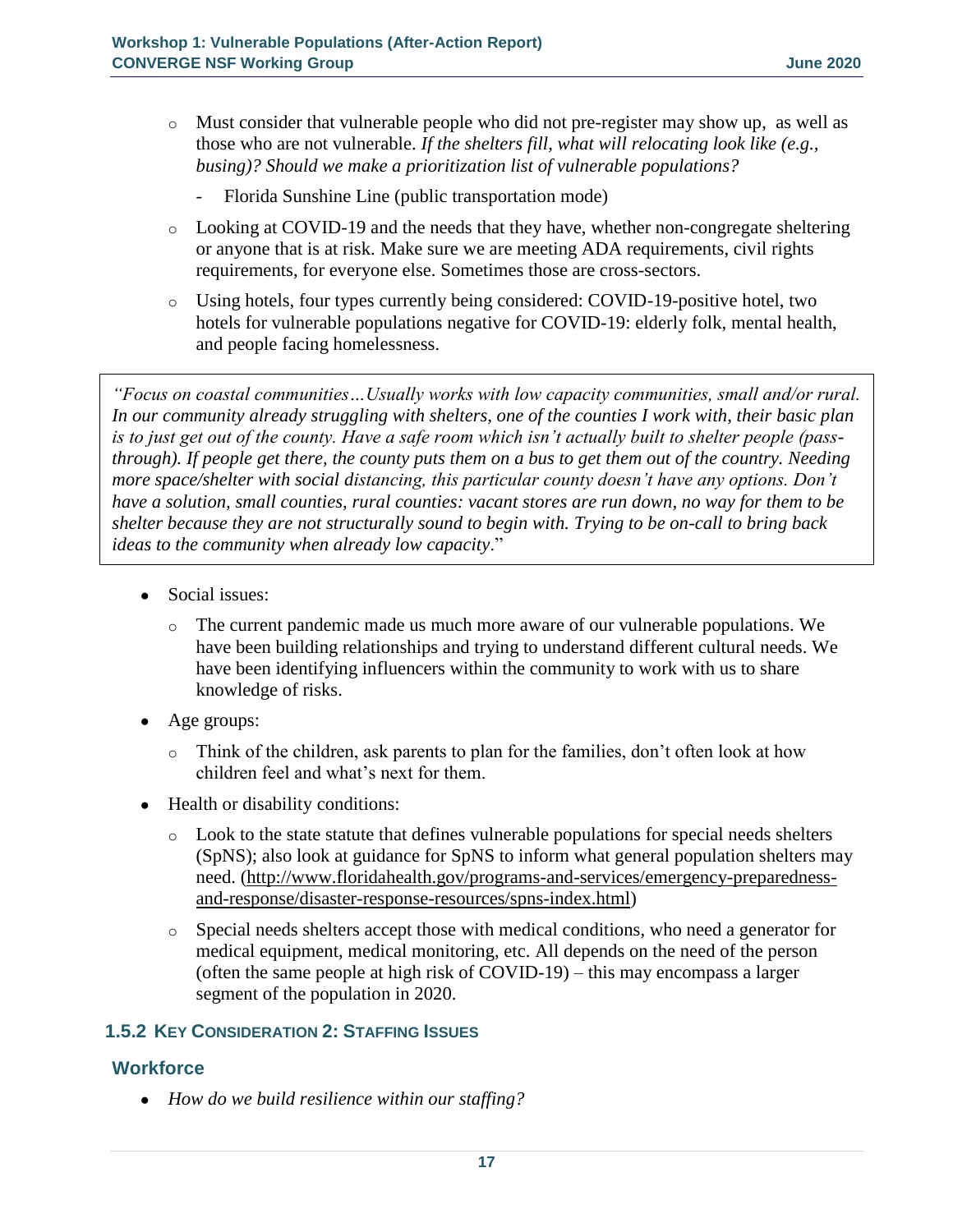- Current staff and volunteers are already stretched thin due to COVID-19.
- *Guidance is in place, but how do we come up with shelter managers?*
	- o *What does non-congregate shelter staffing look like?*
- County employees may or may not be activated for the natural disaster.
- Many employers and employees do not necessarily have a department with a central role in response (i.e. public works and fire rescue already have a role during a disaster).

*"I think the workforce in terms of emergency management, EMS, fire, law enforcement, all the same cast of characters are pretty much maxed out right now working 60, 70, 80-hour weeks managing and responding to the pandemic, and then as hurricane season now holds out, how do you divide and conquer and make sure you're still taking care of business on all fronts."*

#### **Disaster Response and Shelter Personnel Have Greater Exposure to COVID-19**

- Personal protective equipment (PPE) needed.
- Shelters may have staffing problems because many volunteers are over 65. American Red Cross volunteers, shelter managers, some volunteers can no longer set up because the age definitions make them no longer eligible to volunteer.
- Concerns about the potential exposures in EOCs.
	- o *How do we decentralize EOCs?*
	- o Builds resilience because they aren't so reliant on the primary EOC.
	- o Multiple nodes, limited people to properly distance from each other.
	- o People working from home for EOCs don't have back-up generators.

*"Personal care assistance, usually we can bring folks into the shelters for those but do you want to expose personal care assistance, but at the same time, you're still going to have that need. Other teams that come in, chaplains, spiritual health, spiritual care. The FAS team, as mentioned earlier, the Functional Assessment Support teams that assess people with disabilities and access and functional needs for resources and services that they may need to remain independent in the shelter, and other types of interpreters."*

#### **Training**

- Staff might not be trained to handle illness and hurricane-related issues simultaneously.
- Work with American Red Cross to use training components that are family friendly.
- Some counties have a software/portal building information in (e.g. are pet's shots up to date; if no, a link is provided to do so).
- Checklist of everything to provide/prepare.
- Training employees on how to help individuals get into registries.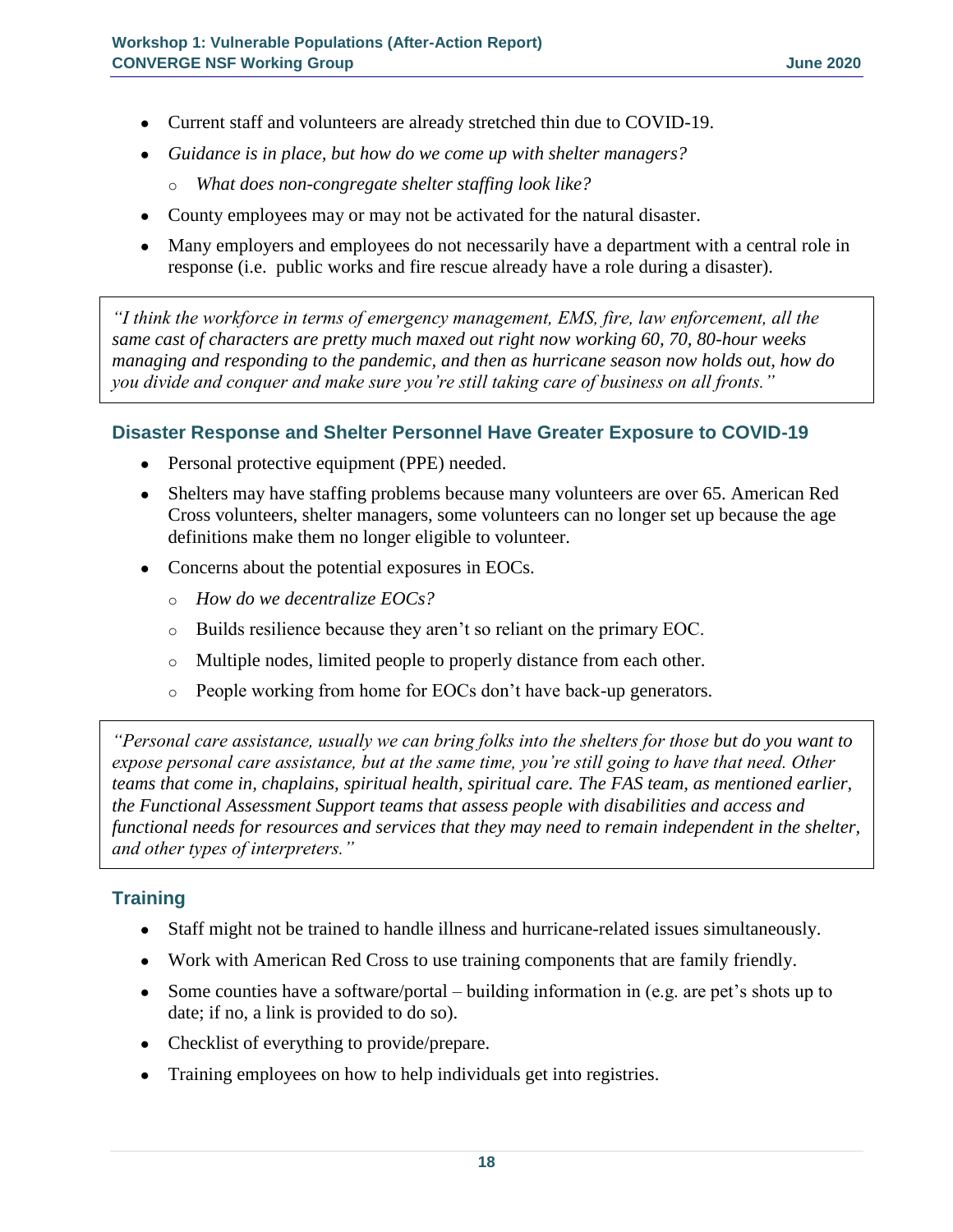### **Strategies**

- Staff are not designated essential/non-essential but are given a disaster role with an allhazard approach. So we can keep employees employed (paycheck, economy), taking care and giving roles to stakeholders within the county.
- Training all employees (essential and non-essential employees) to know their role during an emergency: EERP (Emergency Employee Response Program, [https://www.ready.gov/business/implementation/emergency\)](https://www.ready.gov/business/implementation/emergency).

*"So we are trying to be proactive and train our employees...that don't necessarily have a department-essential role (our public utilities, our public works, our fire rescue, they are what we call department-essential employees)... what the feeding role is, teaching them what the points of distribution, volunteer reception center... what their role is during that emergency. So maybe that will help another county in how do you now prepare when you don't have your volunteers."*

Trying to train employees to know their role during an emergency. Still work with Community Organizations Active in Disaster (COADs), Community Emergency Response Teams (CERT teams), bring them in on the training also so they will be just as trained as the employee. Using Everbridge [\(https://www.everbridge.com/products/mobile-apps/\)](https://www.everbridge.com/products/mobile-apps/)

- What about coordinating with big event companies (Like hotels) that provide staffing and medical trailers that are not operating during COVID-19 outbreak?"
- RV short term loan or donations for workers see program "RVs for MDs" <https://www.facebook.com/groups/rvs4mds/>*"*

*We move people out of trailers, RVs and mobile homes first in a hurricane scenario. Hotels are a choice for evacuees to relocate to out of the zone. In Florida, many of our hotel/motel options are in evacuation zones so they are not an option. It's also used for disaster workers as well as evacuees already."*

*"There are a number of hotels that are used for sheltering, but a lot of them are in areas ...that were closed down or required to close down if there were evacuations. Those that are left are a good option, I think, for sheltering maybe some of the vulnerable populations. We've been in meetings about this. The concern is getting people out afterwards. It's a legitimate concern that they have in getting people out of the shelter afterwards. That was the concern of even people who are paying. [Laughter] You imagine if people are not paying."*

# **1.5.3 KEY CONSIDERATION 3: IMPORTANCE OF EFFECTIVE COMMUNICATION**

#### **Effective Messaging/Guidance**

- Residents are not going to be prepared or want to evacuate:
	- o They need to know what the options are and what safeguards are in place.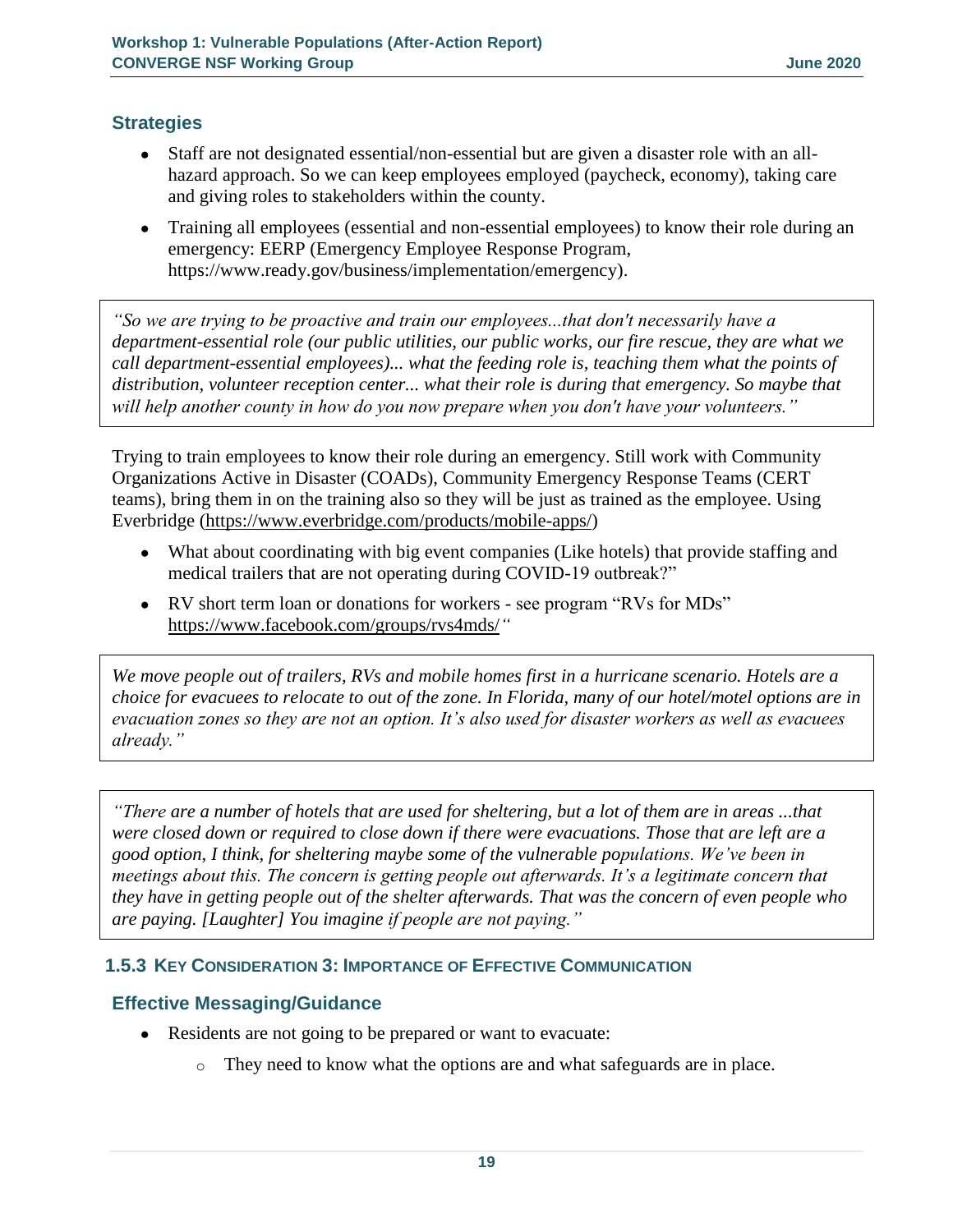o What if disaster happens, school shelters open, and zero people show up because no one wants to be exposed?

#### **Access to Information**

- Residents with English proficiency, isolation in specific communities, lack of access to technology.
- Typically do more hands-on type community meetings, now having to do Zoom calls for vulnerable populations.
	- $\circ$  Traditional modes of face-to-face outreach not possible with COVID-19 (e.g., shift to online and media communications).
	- o Rural counties have issues with high-speed internet and infrastructure.
	- o Many individuals do not have reliable access to internet or cellular services.
- For people living with dementia and their caregiver's mental health is a main concern (e.g., knowing what will happen and their ability to enter the shelter). Many are not aware of special-needs shelters, where to go, or where to pre-register.

#### **Strategies**

- Workgroups are necessary to see what spacing and resources are needed.
- Risks vs. consequences mentality in emergency management:
	- o If we let everyone just show up, there are resource limitation challenges.
	- o We need to be more strategic with our thinking.
	- o This is why we need to define vulnerable populations.
- Smaller counties make use of memoranda of understanding (MOAs), with larger counties that have an American Red Cross chapter.
- Community members and small business owners as resources. (Example: A younger woman who owns a local boutique also serves as a volunteer coordinator for two smaller counties. She motivated volunteer participation from community members by appealing to their interest in disaster preparedness.)

#### **1.5.4 GENERAL SUMMARY OF THE ROUND**

Across all groups there is a recognition that the COVID-19 outbreak presents new vulnerable populations; however, there was less agreement over what constitutes a vulnerable population. Groups had a general consensus on broadening ideas of "vulnerable" to include those at higher risk from contracting coronavirus and adjusting the use of general population versus special needs shelters accordingly. Vulnerable populations may also be determined by geography (i.e., flood zones), as well as the ability to evacuate (e.g., financial and transportation access, and other mobility issues). It was acknowledged by some that there needs to be a specific definition of vulnerable to make the best use of often limited resources.

For those outside of the evacuation zone, it is necessary to assess who can safely shelter in place (e.g., based on housing security and quality, and socioeconomic and health status). Among shelter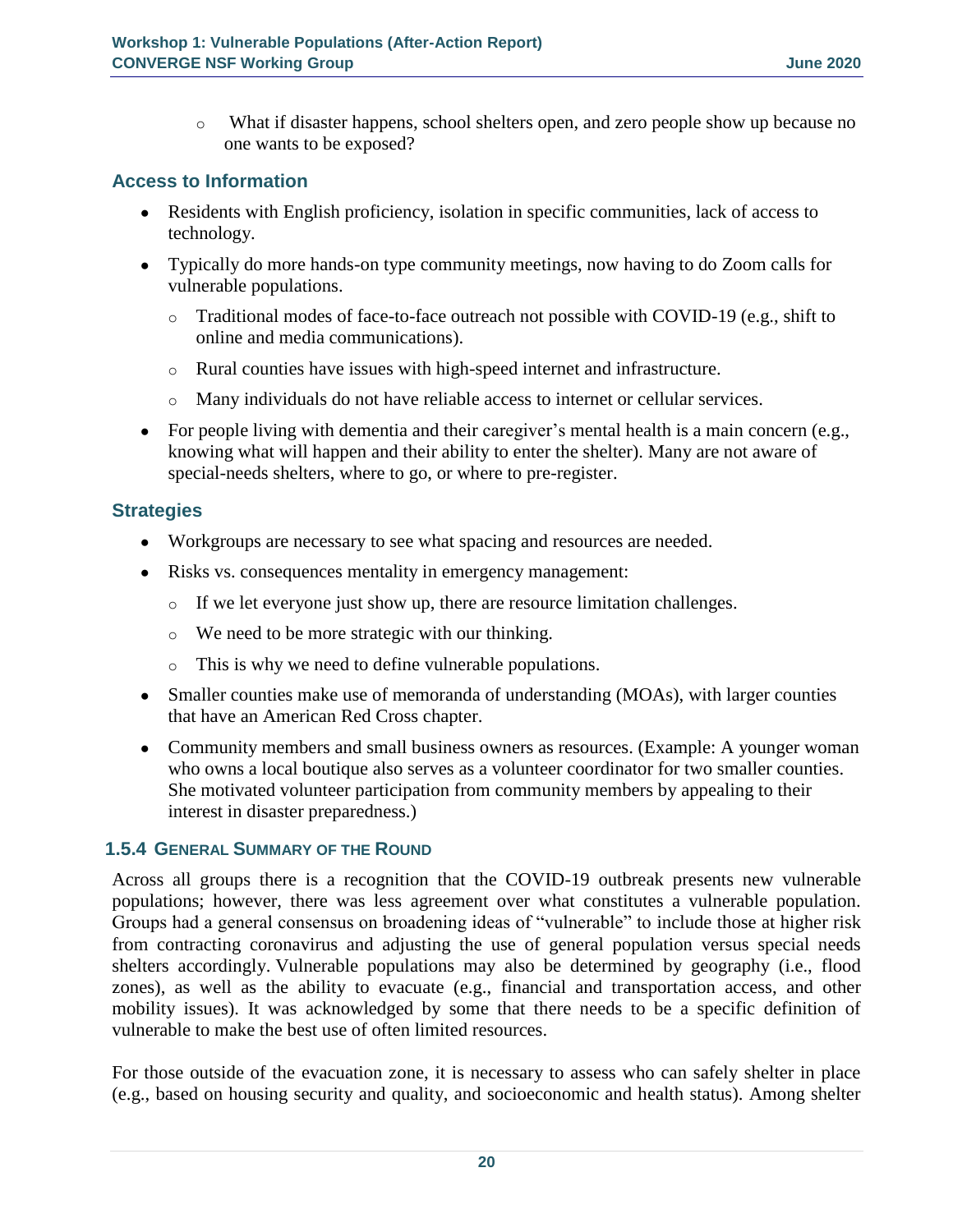evacuees, vulnerability to COVID-19, as well as other health and social vulnerabilities were discussed, including the vulnerabilities associated with racial and ethnic discrimination that has created excess hardships, disenfranchisement, and understandable mistrust on behalf of people of color. From a health perspective, vulnerable populations include anyone at high risk for COVID-19 exposures and complications, as well as those who are at risk for morbidity or mortality associated with disaster conditions (e.g., power outages and limited access to health care). Effective communications are needed to provide effective public messaging and clear guidance, and to reach those who have limited internet or media access or limited English proficiency.

# **1.6 ROUND THREE: ISSUES IMPACTING VULNERABLE POPULATIONS**

Issues related to impacts on vulnerable populations revolve around several key questions:

- *Do we know how people will make decisions on whether to evacuate or shelter, and how they feel about congregate vs non-congregate shelters?*
- *How do we encourage residents to plan and prepare? How to communicate and distribute accurate and timely information to support planning and preparedness?*
- *What are the resource constraints and how do they impact residents and organizations?*
- *Where and how do we place vulnerable groups who decide to shelter?*

The discussion raised more questions than answers, and few strategies emerged for addressing the issues associated with these questions.

#### **1.6.1 KEY QUESTION 1: DO WE KNOW HOW PEOPLE WILL MAKE DECISIONS ON WHETHER TO EVACUATE OR SHELTER?**

- *Will people have enough trust to go to shelters?* Need to address uncertainty people have about the conditions of shelters and how we are protecting their health.
- There is also a hesitancy to evacuate because of the lack of trust in authorities for some populations. e.g. *What impact does public confidence in government have on compliance with evacuation orders?*
- Hoping that people out of vulnerable areas pre-landfall. Will need to ramp up planning for pre-landfall decisions. Don't want to be stuck with people making decisions in landfall situations.
- With COVID-19, the mental process for most people is that the last place I want to be is in a shelter. But vulnerable populations may approach sheltering differently. Are they more or less concerned about being in a shelter?
- Different vulnerable populations make decisions differently. Medically fragile community members may feel at risk in shelters or about sharing transportation because of exposure risks.
- Some people might just stay home. People may be torn between do we go, do we stay. *What is their mental health going into it?*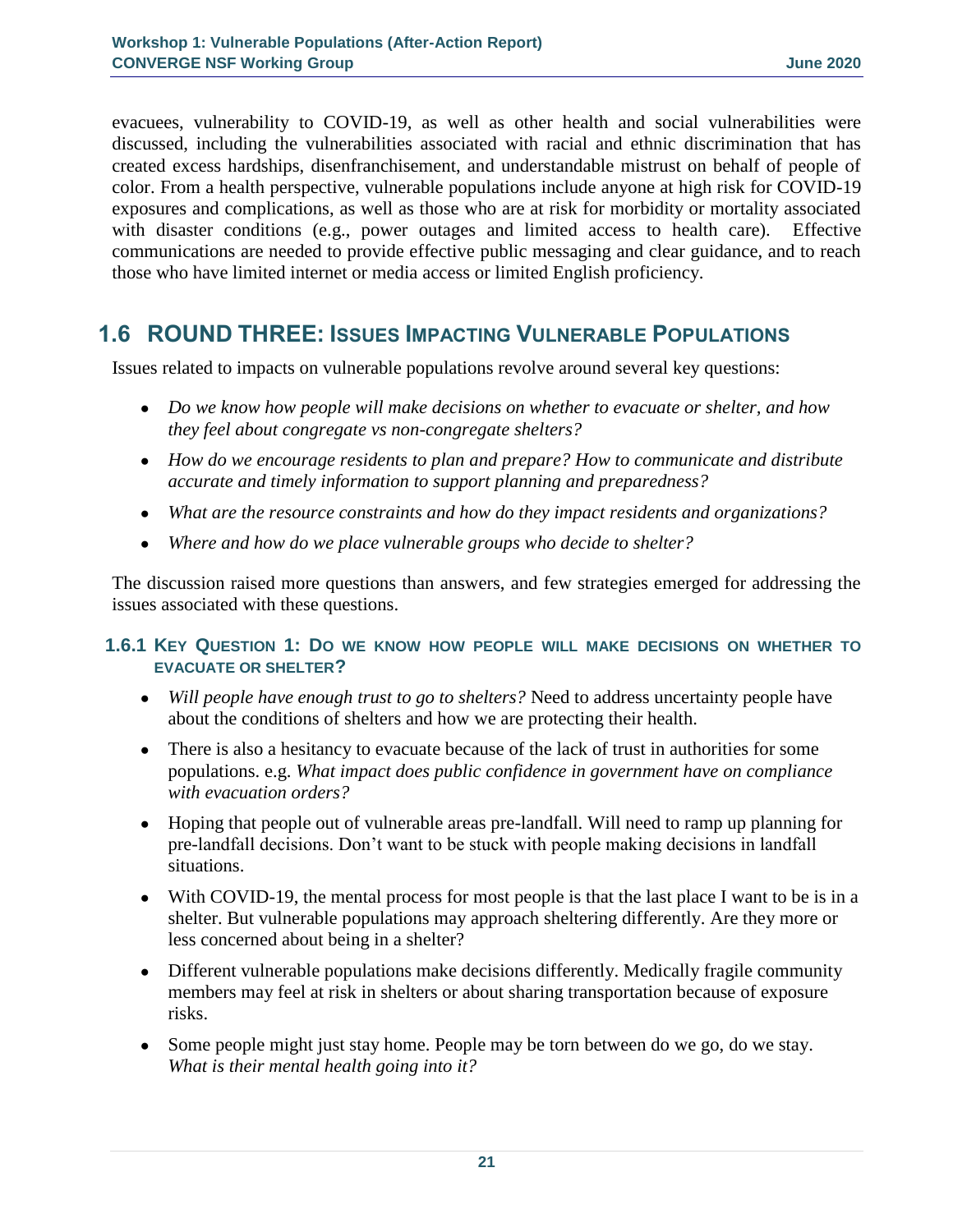*"Transitioning from 'stay home' to evacuating is hard for many people to comprehend."*

● *Will people follow instructions and listen? Will people follow the warnings and evacuation orders?*

#### **Strategies**

● We plan for the worst, hope for the best. We prepare for a disaster: having to shelter the same amount with a COVID-19 outbreak. Encourage most residents to evacuate to a stable environment with family and friends. But, at the end of the day, if nowhere to go, the shelter is it.

*"Work with non-residential agencies such as home health agencies/nurse registries and senior centers who touch these populations to increase our understanding of their needs/fears/gaps."*

#### **1.6.2 KEY QUESTION 2: HOW DO WE ENCOURAGE RESIDENTS TO PLAN AND PREPARE? HOW TO COMMUNICATE AND DISTRIBUTE ACCURATE AND TIMELY INFORMATION TO SUPPORT PLANNING AND PREPAREDNESS?**

#### **Emphasis on Individual Personal Preparedness**

To mitigate exposure, emphasis on individual preparedness as a safer alternative to relying on the government will be important:

- People need to have their own personal plan; it is essential this season.
- Encourage people to develop their own evacuation and sheltering plans but recognize that there are few options for those with limited income and resources.
- Concerns about limited preparedness supplies for residents. Restricted number of people allowed in stores at a time. Some supplies are short and want to avoid creating runs on already scant supplies (e.g. toilet paper, hand sanitizer, and bottled water).
- Need to let people know when to start preparing (i.e., now), so that everyone has the opportunity to obtain supplies for emergency preparedness, such as sheltering in place.
- Participants expressed concern over residents' low information or confusion about where to go and what guidelines to follow.
- Some will not want to leave; may rationalize based on prior storm non-events, relying on a mentality that if it did not have an impact before, why believe it will this time? However, in some regions the most at-risk zones have manufactured housing (i.e., less structural integrity for higher-category storm events).

#### **Evacuation**

- Transportation challenges during evacuation. Limited numbers of folks with accessible transportation. Limited number of people per vehicle.
- Limits on public transportation occupancy means more trips, longer time to evacuate an area. e.g. *Do we evacuate earlier? For public transportation, do we need more staffing for certain routes?*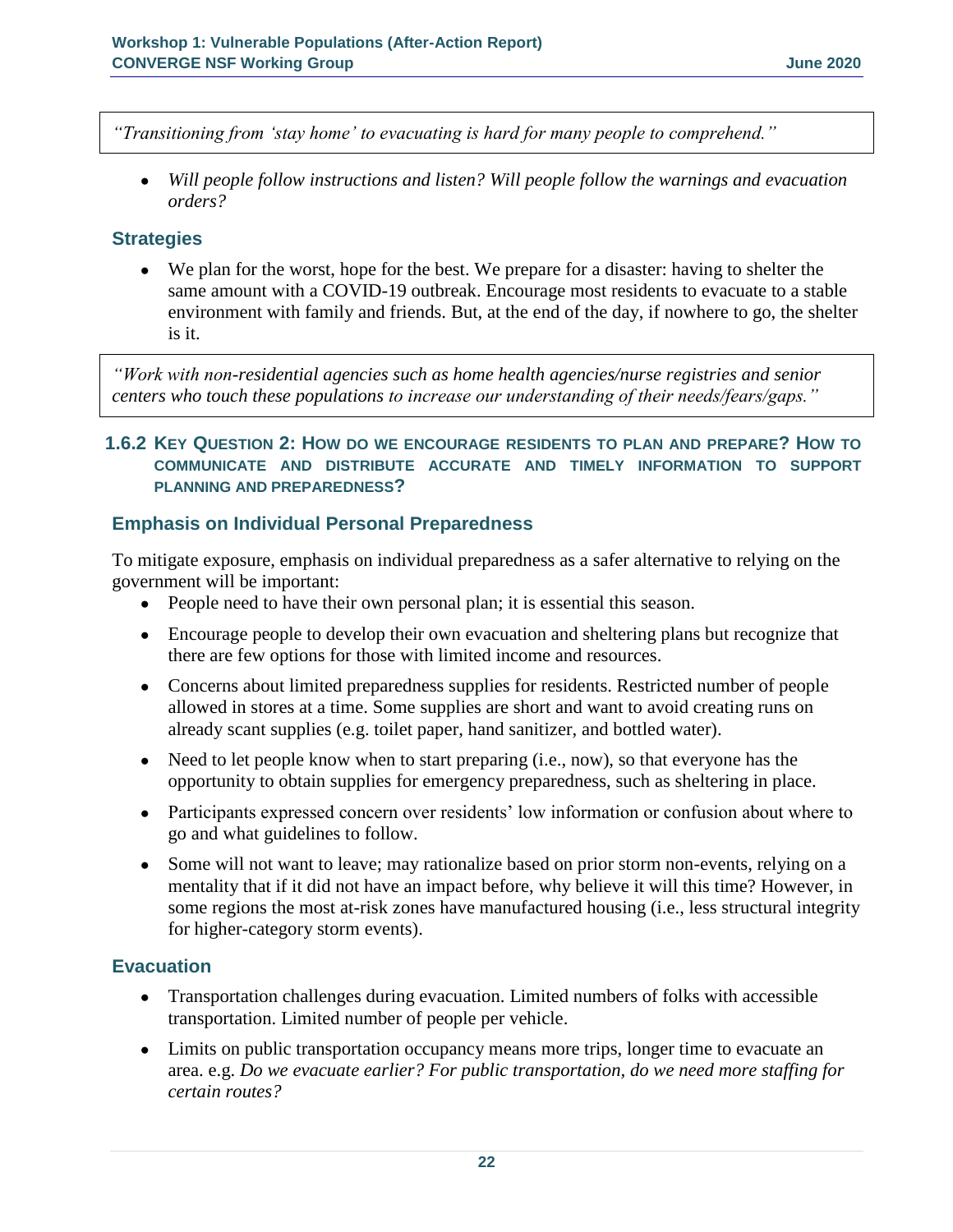- Traffic-control points can be a big issue when people are evacuating. Some of the mid-Atlantic and northern states are gateways to evacuees' targeted destinations.
- Creates a significant financial burden if a family has to evacuate and pay for transportation, hotel, and food.
- Shadow evacuees: People who can safely shelter at home but evacuate for convenience or comfort can drain hotel capacity and also clog evacuation routes for those who must evacuate for safety reasons.

### **Public Messaging**

- Residents need to know where to go, who to call, how they will be kept safe from COVID-19, what the exposure risk is, and what has changed since last year.
- *How do you craft an appropriate message for the range of populations impacted?*
- Need to be extremely consistent because people are confused; mental preparation is especially important this season.
- People need to be able to differentiate between good and bad sources of information. Need to make sure there are trusted sources of information.
- Increased communications may involve devising pathways for reaching people who may be scared and frozen in place. Need to continually attempt outreach with consistent messaging and new solutions.
- Diverse audiences: Not one-size-fits-all—need to cater to the audience.

*"Tailoring the message to be culturally, educationally appropriate and understandable continues to be a challenge."*

*"A very Gen-Z approach, actually. Just as you would look on social media, Instagram, or Facebook, you have influencers that connect to a component of a population or a very specific culture. So, we, through our Health Department and other sources in our community, multi-cultural centers working in the region, found folks that are from that culture, from Hispanic, Creole, Haitian-Creole cultures that would work with us, offer their translation services, but also offer a bridge. Not only translate the language, but translate the ideas and the importance of hurricanes, coronavirus, and testing. So, they've really worked and done phenomenal to bridge that gap. Again, there's a lot of peculiarities on what they believe and customs, so it was finding those folks in the community that could get you in, build the trust and then from there, that relationship kind of takes off on its own."*

#### **Strategies**

● Giving people debit cards with \$100 so that they have gas money and some extra to evacuate. American Red Cross has done this before, but case work is intensive and takes a lot of time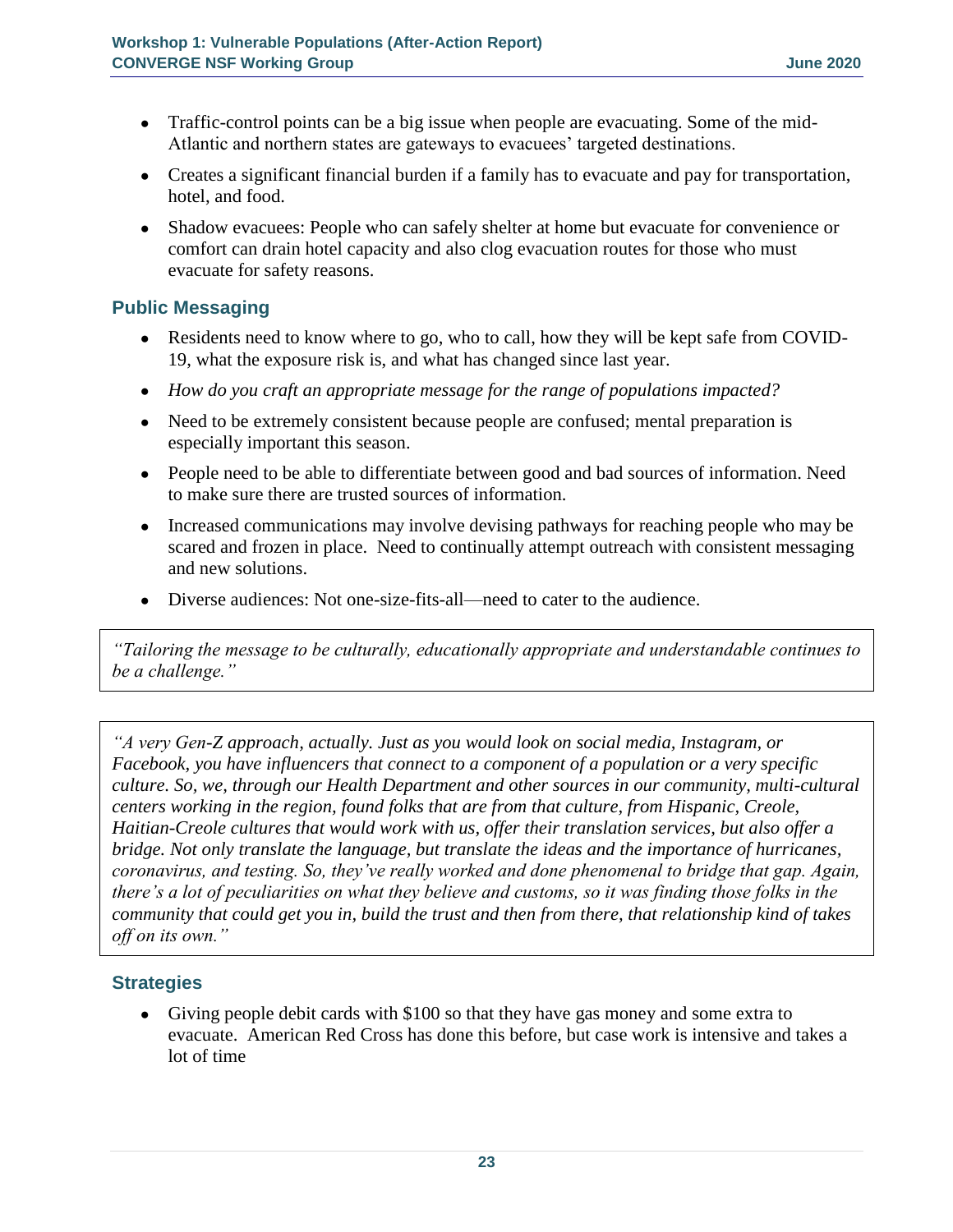- Share preparedness information broadly, especially what changes result from COVID-19. If changing the message about evacuation/sheltering, we need to make sure those messages are being translated into other languages.
- Baltimore City, MD created resilience hubs throughout the city as places to distribute information and supplies to communities. They are often churches, but could be community centers, senior centers, or other similar types of locations.
- Trying to prepare information sessions/trainings to look at information sources and how to identify reliable or trusted sources.
- Work with partners in education on how to communicate with different audiences.
- Being clear on the language we use and differentiate between communications targeted at other professionals and organizations, as well as the public.
- When going into different communities or different areas, don't rely on one standard presentation, stick to the relevant point for that community or area.
- Try to give steps  $1, 2, 3$  and action information.

#### **1.6.3 KEY QUESTION 3: WHAT ARE THE RESOURCE CONSTRAINTS AND HOW DO THEY IMPACT RESIDENTS AND ORGANIZATIONS?**

#### **Residents**

- Lack of income and resources are major barriers
- Economically challenged individuals; numbers are growing and there needs to be a way to consider them. Increased homelessness, job loss, and often nowhere to go if a hurricane comes.
- *How will those without jobs manage daily, not even considering the added threat of a hurricane?*

#### **Organizational Resources**

- "Lack of funding for organizations as this [COVID-19] drags on."
- Financial resources and strategic supply have been used for COVID-19; will the same resources be available for a storm event?
- General supplies are low during this time, top that off with a hurricane and it will be more chaos
- Low supply of food, water, and medications.
- *Do we have stock of specialized supplies for vulnerable populations (e.g., PPE and oxygen tanks)? Can we replenish?* NPR ran a story on how the dental sector donated PPE to the COVID-19 response and faced challenges getting replacements.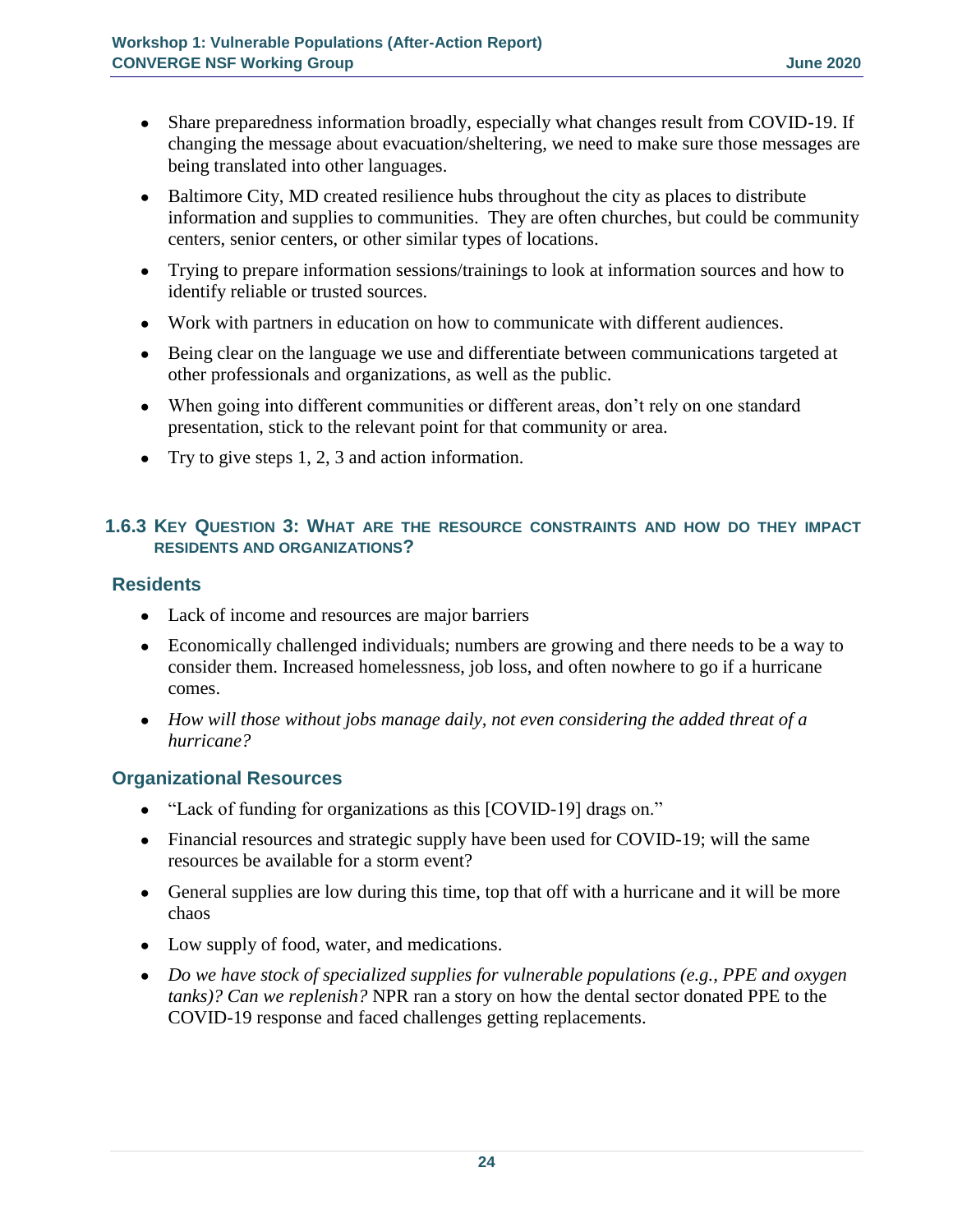*"...we established thresholds for canned food as well as water and soap, everything. We established those a long time ago. Well now, when it comes to hand sanitizer, we have thresholds however, we've also broken those thresholds and there's really no end in sight on that and so, we are looking at everything from masks and hand sanitizers, soap, everything. ...a challenge is we don't know what is going to be available in the next month or even the next two months. [including PPE]"*

#### **Staffing**

- *Do we have enough staff? Who will staff the shelters? Will it affect the ability to respond to disaster in many areas?*
- Some health departments have lost funding, laid off staff, and are under hiring freezes.
- Insufficient American Sign Language (ALS) interpreters.
- Will likely need more volunteers, even as volunteer willingness may be hampered by fear of contracting COVID-19.
- Medical Reserve Corps and American Red Cross volunteers are already tapped. *How much can we rely on them?*
- COVID 19 exhaustion: Physical and mental health effects. Many staff and volunteers are already tired; participants expressed concerns about burnout.
- *How do we recruit more volunteers who are qualified to work with vulnerable populations in shelters?*

#### **Strategies**

- Have regular check-ins through Zoom to ensure staff is staying healthy (e.g., taking care of ourselves so we can take care of our clients).
- Continuous communications with staff to ensure their well-being and enable them to fully participate and engage their expertise.
- Emphasize self-care to ensure stability of existing workforce.

#### **1.6.4 KEY QUESTION 4: WHERE AND HOW DO WE PLACE VULNERABLE GROUPS WHO DECIDE TO SHELTER?**

Emergency planning needs to address how to transport people to shelter and how to provide shelter within social distancing parameters.

#### **Sheltering Procedures**

- Transportation and getting to a shelter none or limited public transportation, social distancing within a bus
- Temperature checks?
- Touchless registration via digital check-in
- Register through local emergency management agency for sheltering; web based EOC was used to document this process.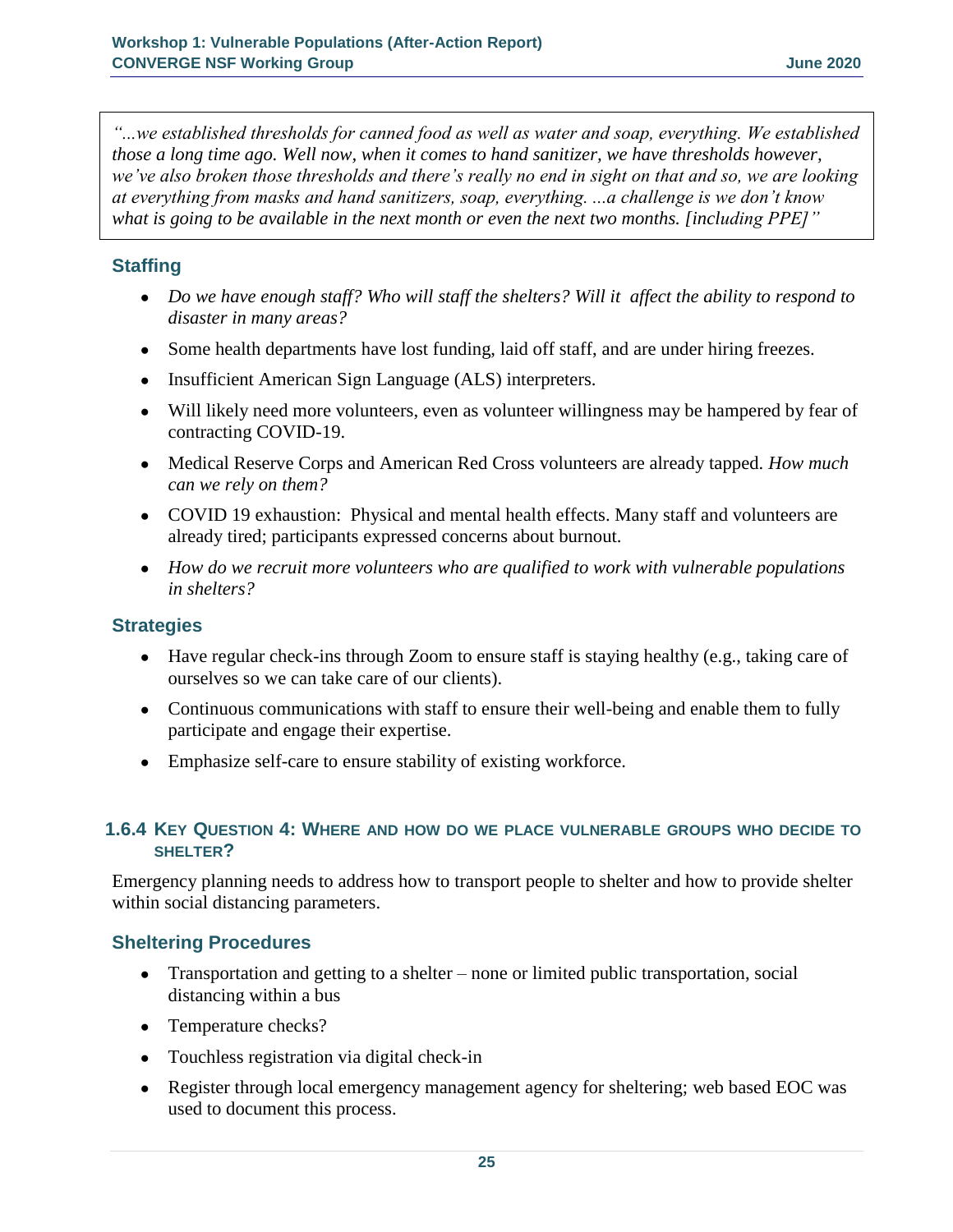#### **Risks to Staff, Providers, and Volunteers**

- Risk of exposure to people who support the shelter and vulnerable populations (e.g., chaplains and others providing spiritual health care, interpreters, support teams, and personal care assistants).
- *How do we quell fear among shelter staff?*
- Do not want to expose staff, but need remains. *What are the consequences if they are not part of the response due to COVID-19 considerations?*
- PPE for shelter employees for them to protect themselves (and for those vulnerable to infection or who are infectious).
- *Do shelter staff require quarantining after serving in a shelter?*
- *How do we address liability for volunteers in the face of infection or possible infection?*
- Technology can increase access because we have and will be doing a lot of things remotely and virtually. Extra reliance on that technology during hurricanes but can't always guarantee that will have access to internet, power, etc.
- Issues with security at shelters if more places are opening, the more sites open, the greater the risk of there being a safety concern

# **Concerns Regarding Specific Populations**

- Pregnant and postpartum women:
	- o Ideal to have a mental health counselor available for pregnant and postpartum women in shelters.
	- o Access to prenatal vitamins and staff to manage distribution.
	- o Infants needing different sleep areas (especially if mother is COVID-positive); a private area would be needed. For nursing mothers who are using breast pump milk, would indicate the need for freezer capacity for breastmilk storage.
- For some medically fragile people who live at home with a caregiver, staying at home may be a safer option. They may not want to evacuate to congregate shelters because of COVID-19 exposure risks and may feel safer at home.
- Electricity-dependent population: Surge beds are used; evacuees arrive with their caregivers; many are down to about 35% capacity rate.
- People with substance abuse, addiction, and mental health disorders have added concern of possibilities of relapse. Shelters need to have enough Narcan and access to relevant medications.
- *How do we manage medication for people who need continuous care?*
- *How do we consider those with visual or speaking impediment?*
- Visitors and tourists normally require more hands-on interaction with shelter staff.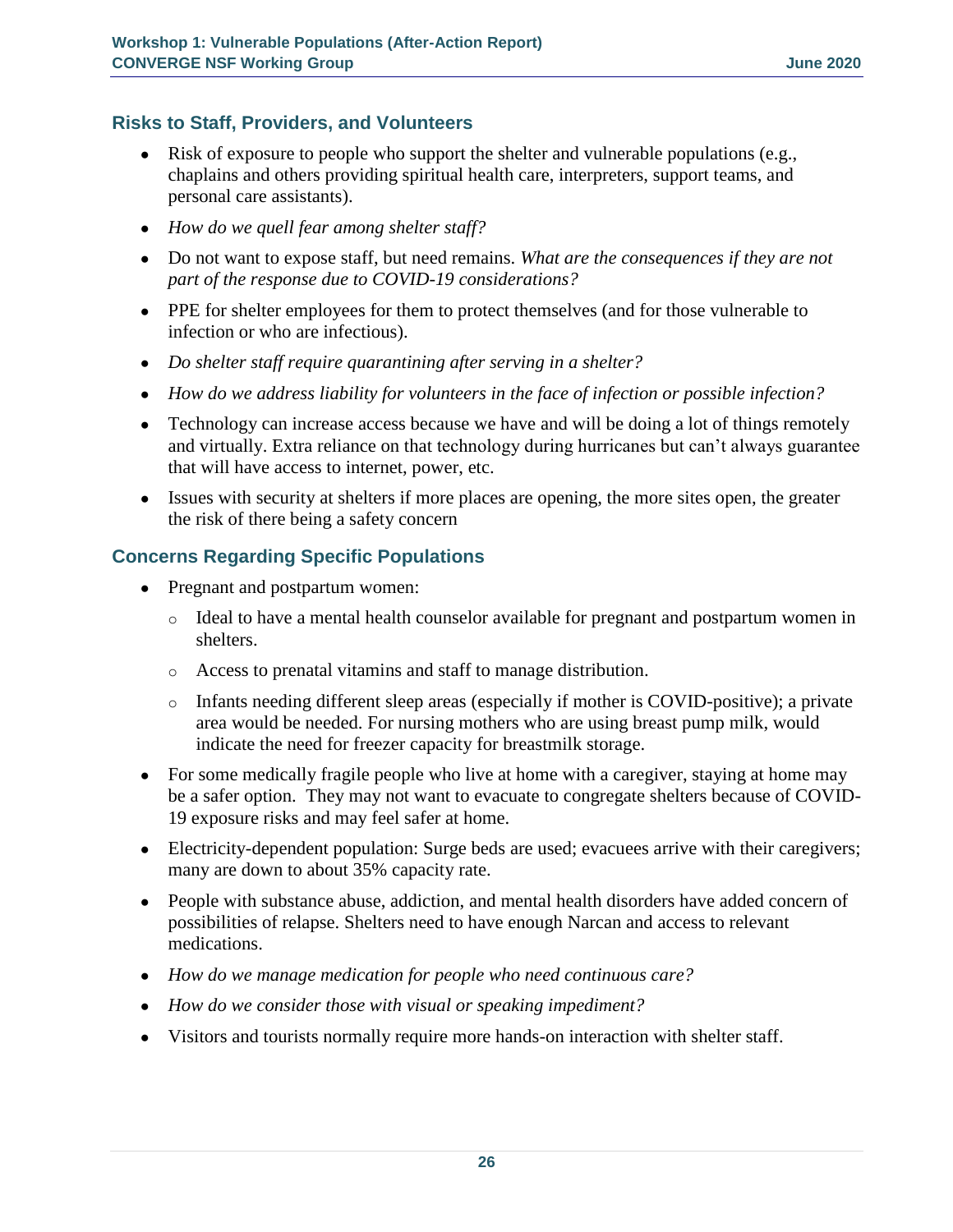#### **Non-Congregate Shelters**

- If non-congregate sheltering is the goal, how does that actually look? How do you direct *residents to non-congregate options?*
- We need to know from hotels now what their intentions are, their level of cooperation. It's a big decision for some of our localities and states.
- Who pays? Significant financial responsibility if families have to pay. Some districts are trying to pay for designated hotels in case they are needed.

*"[State] has not traditionally utilized hotels/motels for sheltering. What is the likelihood of a hotel/motel used in this capacity incurring negative publicity/stigma if an outbreak arises? Does this open a locality or state to additional claims regarding lost business in the future? Is there a way, assuming hotel/motel availability, to incentivize individuals/families to evacuate to these locations without managing the site as a true shelter?"*

#### **Strategies**

- Could use recreational vehicles (RVs) and medical trailers to assist in response (Example: RVs 4 MDs [\[https://www.facebook.com/RVs4MDs/\]](https://www.facebook.com/RVs4MDs/))
- Update the special-needs shelter registries to include additional vulnerable groups based on COVID-19 conditions.

#### **1.6.5 REMAINING QUESTIONS**

- *What type of evacuation conversations do case workers currently have with clients?*
- *How will different COVID-19 phases, rules in different communities, and different shelter plans impact residents?*
- *Could fear of flying or travel result in an increase in numbers presenting at shelters?*
- *Are vulnerable populations going to be different in how they think about sheltering? Even more concerned about going to a shelter?*
- Home-visiting services reach vulnerable and isolated populations and have been virtual since the pandemic but will be extremely difficult to expand. *How does this work during a hurricane?*
- *How can faith-based groups assist with sheltering, feeding, and visiting?*

#### **1.6.6 GENERAL SUMMARY OF THE ROUND**

There was recognition that with the hurricane-pandemic compound threat, everyone is vulnerable. Vulnerability to the hurricane and vulnerability to COVID-19 collide, making it difficult to determine appropriate steps. Evacuation and sheltering strategies are driven by the definition of who is vulnerable to COVID-19 and vulnerable in disaster situations, and the overlap of the two populations. There is greater emphasis on encouraging and highlighting the need for personal preparedness as a safer alternative to relying on government assistance.

Consistent messaging, targeted communication for different audiences, reliance on trusted sources of information, and timing of communications are critical for effective communications. Impacts on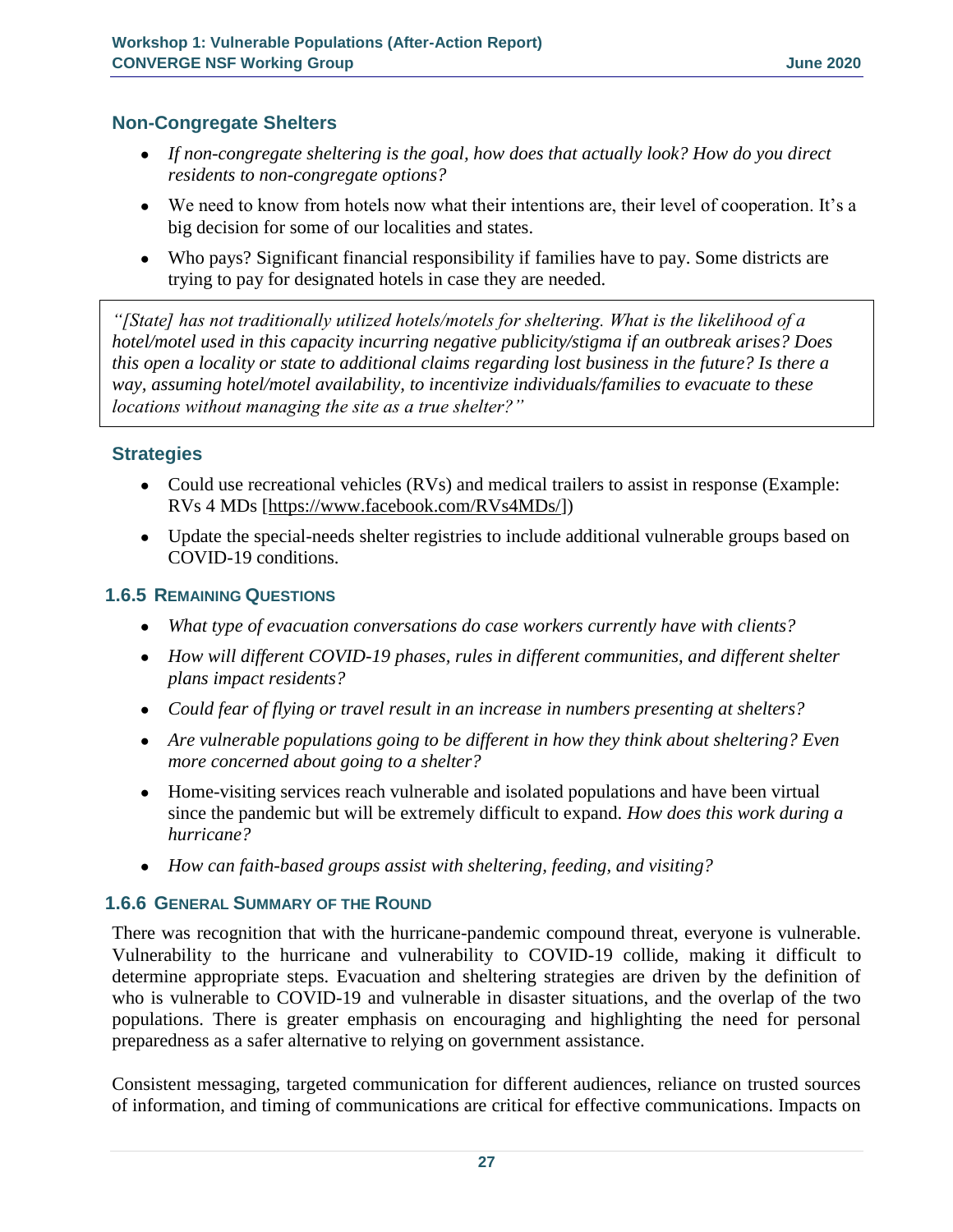vulnerable populations are interrelated. With COVID-19 there will be a need for more shelter sites, which creates additional and corresponding staffing and volunteer needs. The economic impacts of COVID-19 have reduced the capacities and abilities to respond for agencies, organizations, and individuals.

# **1.7 ROUND FOUR: 2-MINUTE QUESTION BURST**

# **1.7.1 QUESTIONS RAISED**

- *Where are we at with hurricane preparedness?* Right in the thick of determining the sheltering arrangements, which in turn leads to a cascade of decisions regarding sheltering and evacuation timelines and staffing. Also, critical need for effective risk communications and directions to the public with focus on a newer, more expansive view of vulnerable populations.
- *Based on projected storm impacts, what is the shelter plan for residential students? How to deal with calls from concerned parents? How are supplies being acquired? Will screen for testing be done at shelters? If so, what will be the plan for persons who test positive or are showing symptoms?*
- *How will COVID-19 affect our ability to use emergency management assistance compacts (EMACs) for sheltering?*
- *What about interstate travel and stop movement orders that are still in effect and will stay in effect?*
- *What are some innovative ways that we can think about non-congregate sheltering?*
- *How are we going to handle a dual-patient surge of infectious patients and injured patients?*
- *Can we use telemedicine or other platforms for engaging in our shelters with either medical needs or that virtual support?*
- *Who will be requiring staff or residents to wear masks? What type? Do residents need to bring them? Are we expected to provide them?*
- *What are policies on reaching the limit regarding the level of people in shelters?*
- *What about impacts of the opioid epidemic alongside COVID-19?*
- *Who do you shelter and who do you not shelter? Who is sheltered where?*
- *How do we get information to the most vulnerable who do not have a home?*
- *With decreased revenues for governments at all levels and the current increase in financial support coming from the state and federal governments, do we expect to see less support for future efforts?*

# **1.7.2 ADDITIONAL COMMENTS**

- Need for hotel commitments.
- Importance of messaging: There is not yet messaging specific to COVID-19 and sheltering.
- Studies and data on transportation planning and routes estimation are available.
- Public health can provide population data, including vulnerable populations.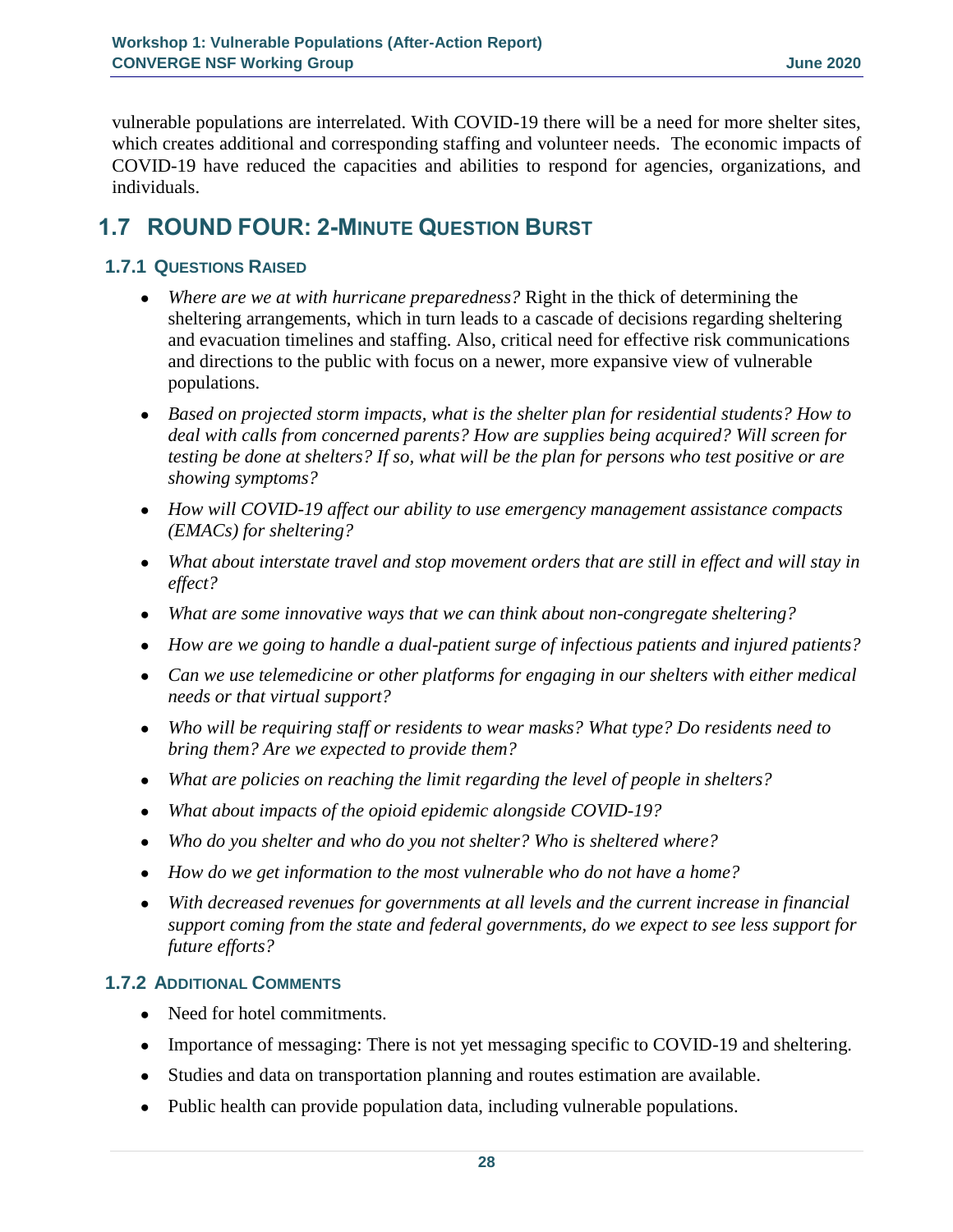- Home health care nursing homes and group homes, as well as the hotel industry, should be included in future calls.
- For some communities, further north on the eastern seaboard, much of the anticipated need for shelter will be pass-through evacuees coming from further south along the Atlantic coast.
- $\bullet$  Interested in data on impacts to sheltering projections based on economic impacts (e.g., 2010 data has estimates of what percentage are likely to seek hotels or stay with family). *What projections may be helpful in adjusting these numbers?*

# **1.8 REFERENCES AND RESOURCES**

- Special-needs registries and transportation:
	- o [https://www.hillsboroughcounty.org/en/residents/public-safety/emergency](https://www.hillsboroughcounty.org/en/residents/public-safety/emergency-management/action-folder/register-for-special-needs-disaster-assistance)[management/action-folder/register-for-special-needs-disaster-assistance](https://www.hillsboroughcounty.org/en/residents/public-safety/emergency-management/action-folder/register-for-special-needs-disaster-assistance)
	- o [http://www.floridahealth.gov/programs-and-services/emergency-preparedness-and](http://www.floridahealth.gov/programs-and-services/emergency-preparedness-and-response/disaster-response-resources/spns-index.html)[response/disaster-response-resources/spns-index.html](http://www.floridahealth.gov/programs-and-services/emergency-preparedness-and-response/disaster-response-resources/spns-index.html)
	- o <https://www.hillsboroughcounty.org/government/departments/sunshine-line>
- American Red Cross has a completely new method: congregate and non-congregate; however, congregate preferred. [https://nationalmasscarestrategy.org/wp](https://nationalmasscarestrategy.org/wp-content/uploads/2020/04/ShelteringInCOVIDAffectedAreas.pdf)[content/uploads/2020/04/ShelteringInCOVIDAffectedAreas.pdf](https://nationalmasscarestrategy.org/wp-content/uploads/2020/04/ShelteringInCOVIDAffectedAreas.pdf)
- Telepsychology: [https://www.redcross.org/volunteer/volunteer-opportunities/disaster](https://www.redcross.org/volunteer/volunteer-opportunities/disaster-health-mental-health-volunteer.html)[health-mental-health-volunteer.html](https://www.redcross.org/volunteer/volunteer-opportunities/disaster-health-mental-health-volunteer.html)
- American Psychological Association (APA):<https://www.apa.org/practice/programs/dmhi/>
- Emergency Employee Response Program: <https://www.ready.gov/business/implementation/emergency>
- Everbridge:<https://www.everbridge.com/products/mobile-apps/>
- RVs 4 MDs:<https://www.facebook.com/RVs4MDs/>
- Miscellaneous:
	- o "Who is most likely to die from the Coronavirus?" (Serkez, Y. [2020, June 4]. *The New York Times*.)

[https://www.nytimes.com/interactive/2020/06/04/opinion/coronavirus-health-race](https://www.nytimes.com/interactive/2020/06/04/opinion/coronavirus-health-race-inequality.html?fbclid=IwAR3wE07DlNCZHIIpftwLd2UkZhw4TcPUpvBe2qlFMaFPHQucAWCVKo-2yZ0)[inequality.html?fbclid=IwAR3wE07DlNCZHIIpftwLd2UkZhw4TcPUpvBe2qlFMaFPH](https://www.nytimes.com/interactive/2020/06/04/opinion/coronavirus-health-race-inequality.html?fbclid=IwAR3wE07DlNCZHIIpftwLd2UkZhw4TcPUpvBe2qlFMaFPHQucAWCVKo-2yZ0) [QucAWCVKo-2yZ0](https://www.nytimes.com/interactive/2020/06/04/opinion/coronavirus-health-race-inequality.html?fbclid=IwAR3wE07DlNCZHIIpftwLd2UkZhw4TcPUpvBe2qlFMaFPHQucAWCVKo-2yZ0)

o [https://www.npr.org/2020/05/26/861906616/when-returning-to-your-job-means-a-cut](https://www.npr.org/2020/05/26/861906616/when-returning-to-your-job-means-a-cut-in-pay)[in-pay](https://www.npr.org/2020/05/26/861906616/when-returning-to-your-job-means-a-cut-in-pay)